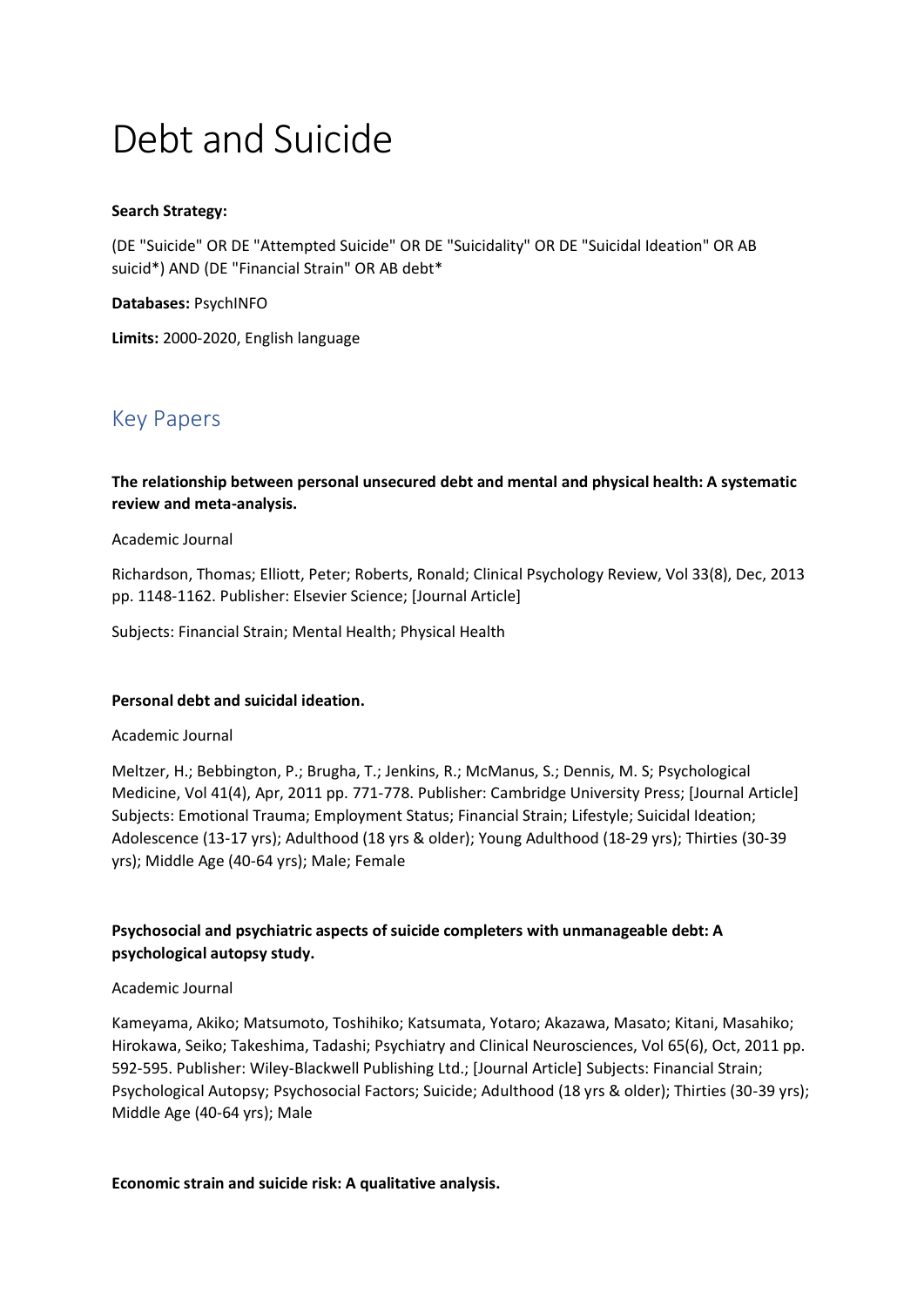## Academic Journal

Stack, Steven; Wasserman, Ira; Suicide and Life-Threatening Behavior, Vol 37(1), Feb, 2007 pp. 103- 112. Publisher: Guilford Publications; [Journal Article] Subjects: Comorbidity; Financial Strain; Risk Factors; Suicide; Adulthood (18 yrs & older); Male; Female

## **Financial debt and suicide in Hong Kong SAR.**

## Academic Journal

Yip, Paul S. F.; Yang, Kris C. T.; Ip, Brian Y. T.; Law, Y. W.; Watson, Ray; Journal of Applied Social Psychology, Vol 37(12), Dec, 2007 pp. 2788-2799. Publisher: Wiley-Blackwell Publishing Ltd.; [Journal Article] Subjects: Carbon Monoxide Poisoning; Death and Dying; Financial Strain; Risk Factors; Suicide; Adulthood (18 yrs & older); Male; Female

## **Interventions to reduce the impact of unemployment and economic hardship on mental health in the general population: A systematic review.**

## Academic Journal

Moore, T. H. M.; Kapur, N.; Hawton, K.; Richards, A.; Metcalfe, C.; Gunnell, D.; Psychological Medicine, Vol 47(6), Apr, 2017 pp. 1062-1084. Publisher: Cambridge University Press; [Journal Article] Subjects: Financial Strain; Intervention; Mental Health; Unemployment

# Economic Crises

## **Economic suicides in the Great Recession in Europe and North America.**

## Academic Journal

Reeves, Aaron; McKee, Martin; Stuckler, David; The British Journal of Psychiatry, Vol 205(3), Sep, 2014 pp. 246-247. Publisher: Royal College of Psychiatrists; [Journal Article] Subjects: Cross Cultural Differences; Economics; Estimation; Psychiatric Symptoms; Suicide; Adulthood (18 yrs & older); Male; Female

## **Seeking help in times of economic hardship: Access, experiences of services and unmet need.**

## Academic Journal

Barnes, M. C.; Donovan, J. L.; Wilson, C.; Chatwin, J.; Davies, R.; Potokar, J.; Kapur, N.; Hawton, K.; O'Connor, R.; Gunnell, D.; BMC Psychiatry, Vol 17, Mar 3, 2017 ArtID: 84. Publisher: BioMed Central Limited; [Journal Article] Subjects: Economics; Help Seeking Behavior; Mental Health; Adulthood (18 yrs & older); Thirties (30-39 yrs); Middle Age (40-64 yrs); Male; Female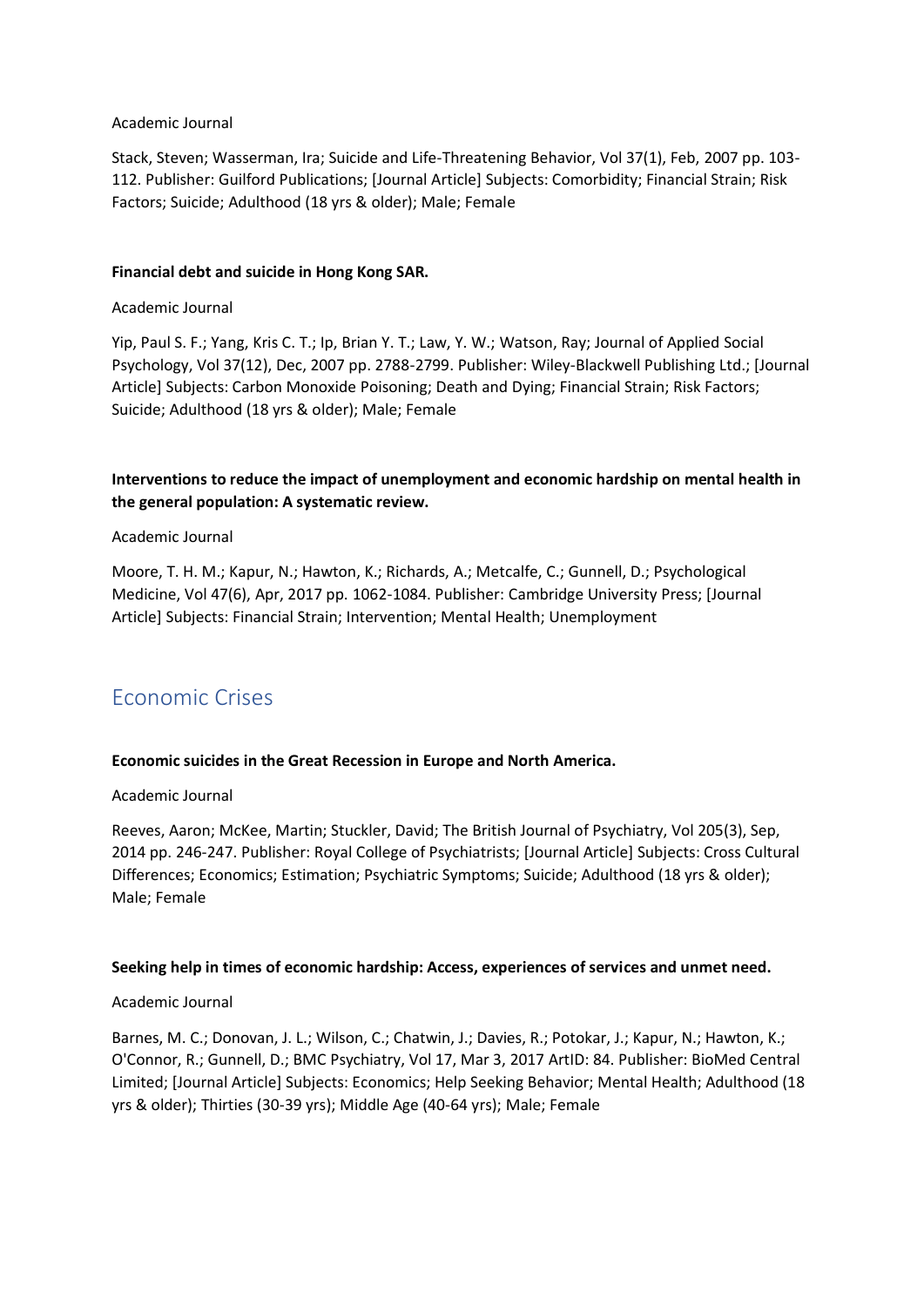## **Heavy alcohol use among suicide decedents relative to a nonsuicide comparison group: Gender‐ specific effects of economic contraction.**

## Academic Journal

Kaplan, Mark S.; Huguet, Nathalie; Caetano, Raul; Giesbrecht, Norman; Kerr, William C.; McFarland, Bentson H.; Alcoholism: Clinical and Experimental Research, Vol 40(7), Jul, 2016 pp. 1501-1506. Publisher: Wiley-Blackwell Publishing Ltd.; [Journal Article] Subjects: Alcohol Abuse; Economics; Financial Strain; Human Sex Differences; Suicide; Adulthood (18 yrs & older); Young Adulthood (18- 29 yrs); Thirties (30-39 yrs); Middle Age (40-64 yrs); Aged (65 yrs & older); Male; Female

## **The correlation between stress and economic crisis: A systematic review.**

## Academic Journal

Mucci, Nicola; Giorgi, Gabriele; Roncaioli, Mattia; Perez, Javier Fiz; Arcangeli, Giulio; Neuropsychiatric Disease and Treatment, Vol 12, Apr 21, 2016 ArtID: 983-993. Publisher: Dove Medical Press Ltd.; [Journal Article] Subjects: Crises; Employee Attitudes; Financial Strain; Mental Health

## **Effect of economic crises on suicide rates.**

## Book

Miret, Marta; López-García, Pilar; In: Understanding suicide: From diagnosis to personalized treatment. Courtet, Philippe (Ed); Publisher: Springer International Publishing; 2016, pp. 191-198. [Chapter] Subjects: Attention; Economics; Suicide

## **The impact of fiscal austerity on suicide mortality: Evidence across the 'Eurozone periphery'.**

## Academic Journal

Antonakakis, Nikolaos; Collins, Alan; Social Science & Medicine, Vol 145, Nov, 2015 pp. 63-78. Publisher: Elsevier Science; [Journal Article] Subjects: Causality; Death and Dying; Financial Strain; Suicide; Childhood (birth-12 yrs); School Age (6-12 yrs); Adolescence (13-17 yrs); Adulthood (18 yrs & older); Young Adulthood (18-29 yrs); Thirties (30-39 yrs); Middle Age (40-64 yrs); Aged (65 yrs & older); Very Old (85 yrs & older); Male; Female

## **Suicidal behavior during economic hard times.**

## Academic Journal

Elliott, Marta; Naphan, Dara E.; Kohlenberg, Barbara L.; International Journal of Social Psychiatry, Vol 61(5), Aug, 2015 pp. 492-497. Publisher: Sage Publications; [Journal Article] Subjects: Economics; Financial Strain; Psychiatric Hospitalization; Suicide; Adulthood (18 yrs & older); Young Adulthood (18-29 yrs); Thirties (30-39 yrs); Middle Age (40-64 yrs); Male; Female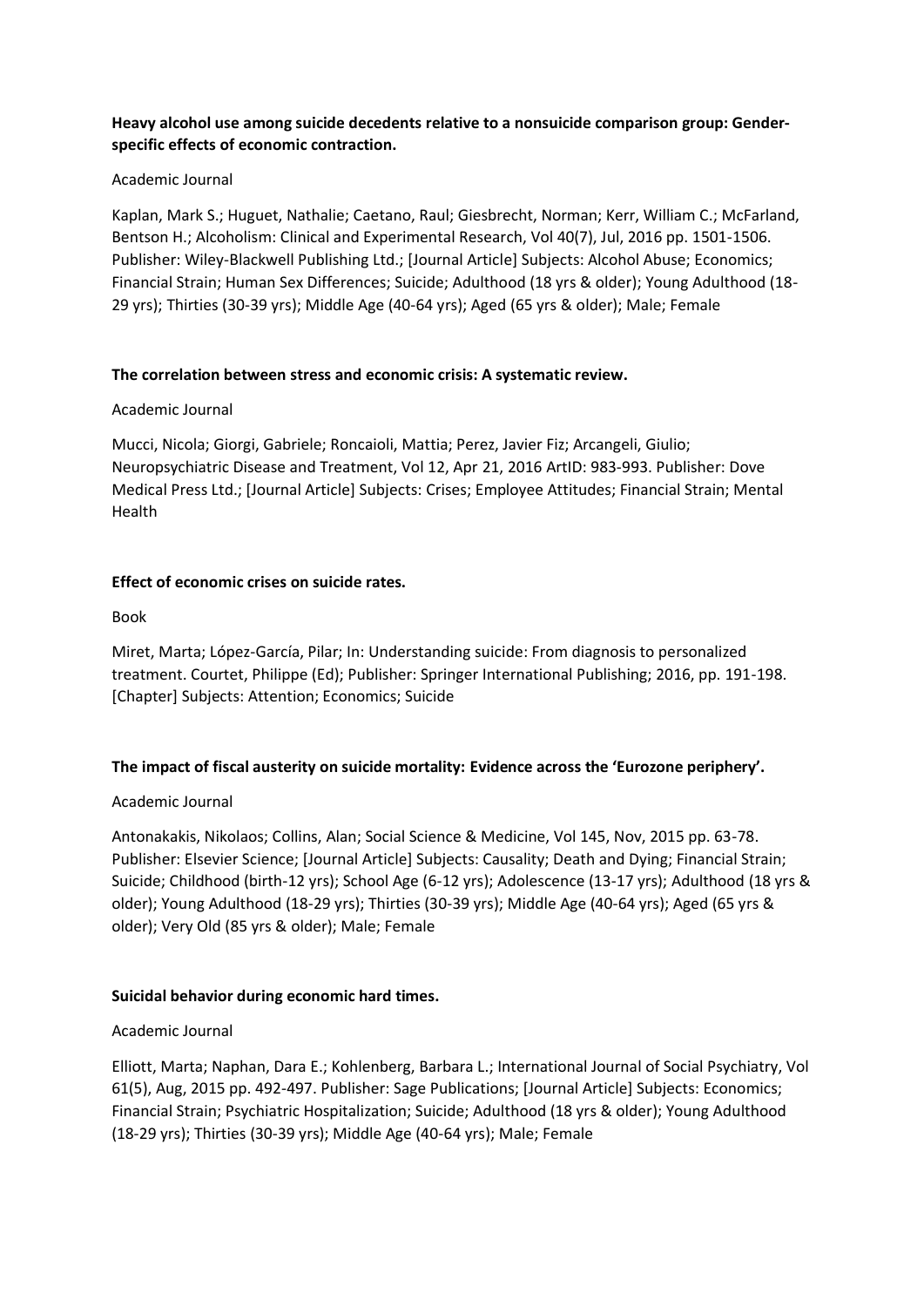## **The Great Recession, unemployment and suicide.**

#### Academic Journal

Norström, Thor; Grönqvist, Hans; Journal of Epidemiology and Community Health, Vol 69(2), Feb, 2015 pp. 110-116. Publisher: BMJ Publishing Group; [Journal Article] Subjects: Epidemiology; Financial Strain; Suicide; Unemployment; Adulthood (18 yrs & older); Young Adulthood (18-29 yrs); Thirties (30-39 yrs); Middle Age (40-64 yrs); Male; Female

#### **Financial crisis increases the risk of depression relapse.**

#### Academic Journal

Mota Pereira, Jorge; Journal of Psychiatric Research, Vol 61, Feb, 2015 pp. 235-236. Publisher: Elsevier Science; [Letter] Subjects: Crises; Financial Strain; Major Depression; Adulthood (18 yrs & older); Male; Female

#### **Relationship of suicide rates to economic variables in Europe: 2000-2011.**

#### Academic Journal

Fountoulakis, Konstantinos N.; Kawohl, Wolfram; Theodorakis, Pavlos N.; Kerkhof, Ad J. F. M.; Navickas, Alvydas; Höschl, Cyril; Lecic-Tosevski, Dusica; Sorel, Eliot; Rancans, Elmars; Palova, Eva; Juckel, Georg; Isacsson, Goran; Jagodic, Helena Korosec; Botezat-Antonescu, Ileana; Warnke, Ingeborg; Rybakowski, Janusz; Azorin, Jean Michel; Cookson, John; Waddington, John; Pregelj, Peter; Demyttenaere, Koen; Hranov, Luchezar G.; Stevovic, Lidija Injac; Pezawas, Lucas; Adida, Marc; Figuera, Maria Luisa; Pompili, Maurizio; Jakovljević, Miro; Vichi, Monica; Perugi, Giulio; Andreassen, Ole; Vukovic, Olivera; Mavrogiorgou, Paraskevi; Varnik, Peeter; Bech, Per; Dome, Peter; Winkler, Petr; Salokangas, Raimo K. R.; From, Tiina; Danileviciute, Vita; Gonda, Xenia; Rihmer, Zoltan; Benhalima, Jonas Forsman; Grady, Anne; Leadholm, Anne Katrine Kloster; Soendergaard, Susan; Nordt, Carlos; Lopez-Ibor, Juan; The British Journal of Psychiatry, Vol 205(6), Dec, 2014 pp. 486-496. Publisher: Royal College of Psychiatrists; [Journal Article] Subjects: Crises; Economics; Epidemiology; Suicide; Adulthood (18 yrs & older); Male; Female

#### **Impact of financial crisis on selected health outcomes in Europe.**

#### Academic Journal

Baumbach, Anja; Gulis, Gabriel; European Journal of Public Health, Vol 24(3), Jun, 2014 pp. 399-403. Publisher: Oxford University Press; [Journal Article] Subjects: Crises; Financial Strain; Health Behavior; Mortality Rate; Health Outcomes

#### **Suicides, hurricanes and economic crisis.**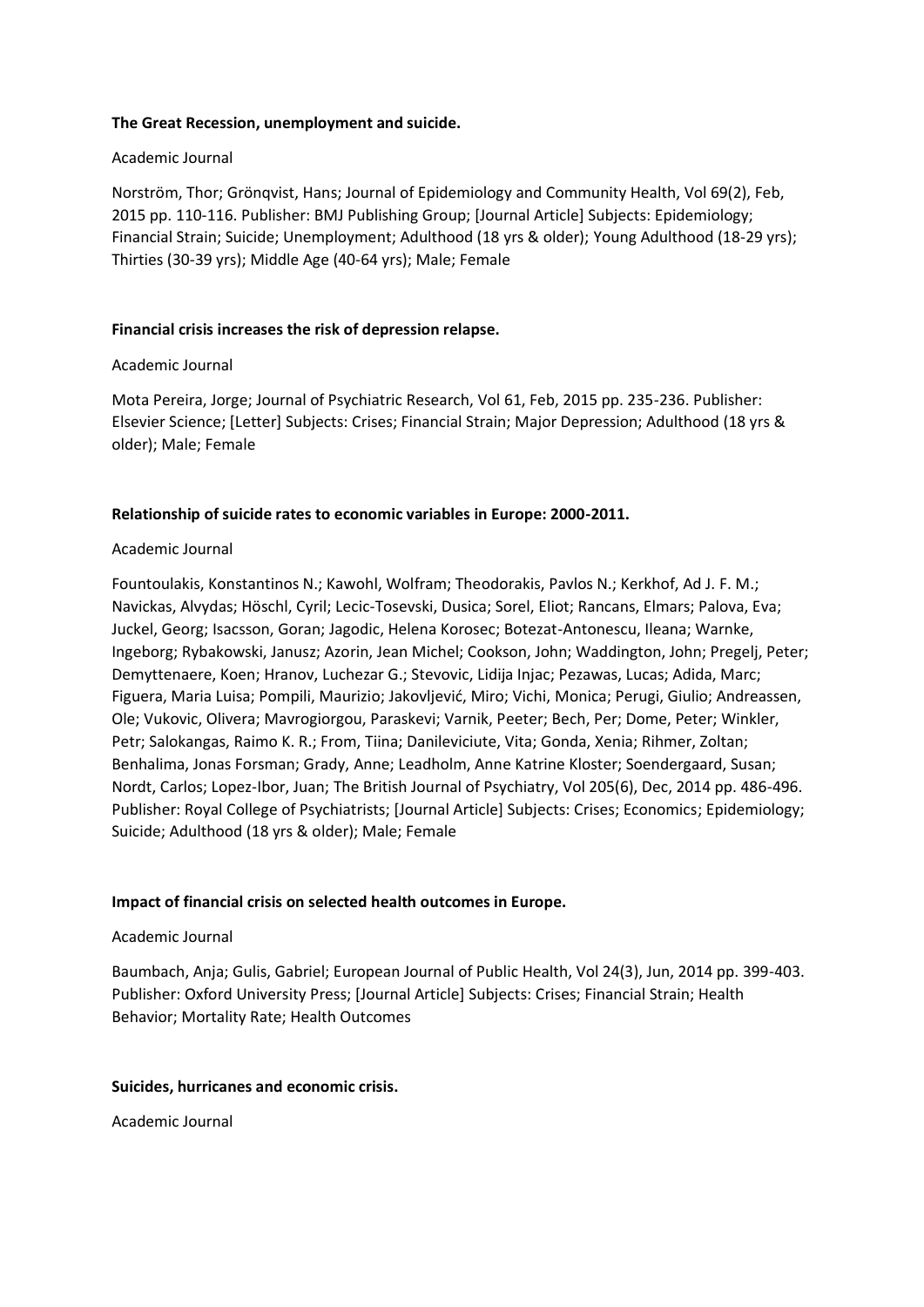Librero, Julian; Segura, Andreu; Beatriz, Lopez-Valcarcel; European Journal of Public Health, Vol 24(2), Apr, 2014 pp. 183. Publisher: Oxford University Press; [Comment/Reply] Subjects: Crises; Economy; Financial Strain; Suicide

## **Effect of economic crisis on suicide cases: An ARDL bounds testing approach.**

## Academic Journal

Demirci, Şenol; Konca, Murat; Yetim, Birol; İlgün, Gülnur; International Journal of Social Psychiatry, Vol 66(1), Feb, 2020 pp. 34-40. Publisher: Sage Publications; [Journal Article] Subjects: Economics; Financial Strain; Income Level; Suicidal Ideation; Suicide; Adulthood (18 yrs & older); Male; Female

## **Promoting and protecting mental wellbeing during times of economic change.**

Book

McDaid, David; Wahlbeck, Kristian; In: The economics of wellbeing., Vol. V. McDaid, David (Ed); Cooper, Cary L. (Ed); Publisher: Wiley-Blackwell; 2014, pp. 261-283. [Chapter] Subjects: Health Promotion; Public Health; Well Being

## **Employment status, inflation and suicidal behaviour: An analysis of a stratified sample in Italy.**

## Academic Journal

Solano, Paola; Pizzorno, Enrico; Gallina, Anna M.; Mattei, Chiara; Gabrielli, Filippo; Kayman, Joshua; International Journal of Social Psychiatry, Vol 58(5), Sep, 2012 pp. 477-484. Publisher: Sage Publications; [Journal Article] Subjects: Attempted Suicide; Employment Status; Financial Strain; Suicide; Adolescence (13-17 yrs); Adulthood (18 yrs & older); Young Adulthood (18-29 yrs); Thirties (30-39 yrs); Middle Age (40-64 yrs); Aged (65 yrs & older); Male; Female

## **Economic crisis-related increased suicidality in Greece and Italy: A premature overinterpretation.**

## Academic Journal

Fountoulakis, Konstantinos N.; Siamouli, Melina; Grammatikopoulos, llias A.; Koupidis, Sotirios A.; Siapera, Marianna; Theodorakis, Pavlos N.; Journal of Epidemiology and Community Health, Vol 67(4), Apr, 2013 pp. 379-380. Publisher: BMJ Publishing Group; [Letter] Subjects: Causality; Economics; Financial Strain; Suicide; Trends

## **Mental health and politics since the eurozone crisis: The role of mental health professionals.**

## Academic Journal

Perera, Isabel M.; European Psychiatry, Vol 62, Oct, 2019 pp. 28-29. Publisher: Elsevier Science; [Journal Article] Subjects: Financial Strain; Mental Health; Mental Health Personnel; Politics; Psychiatry; Adulthood (18 yrs & older)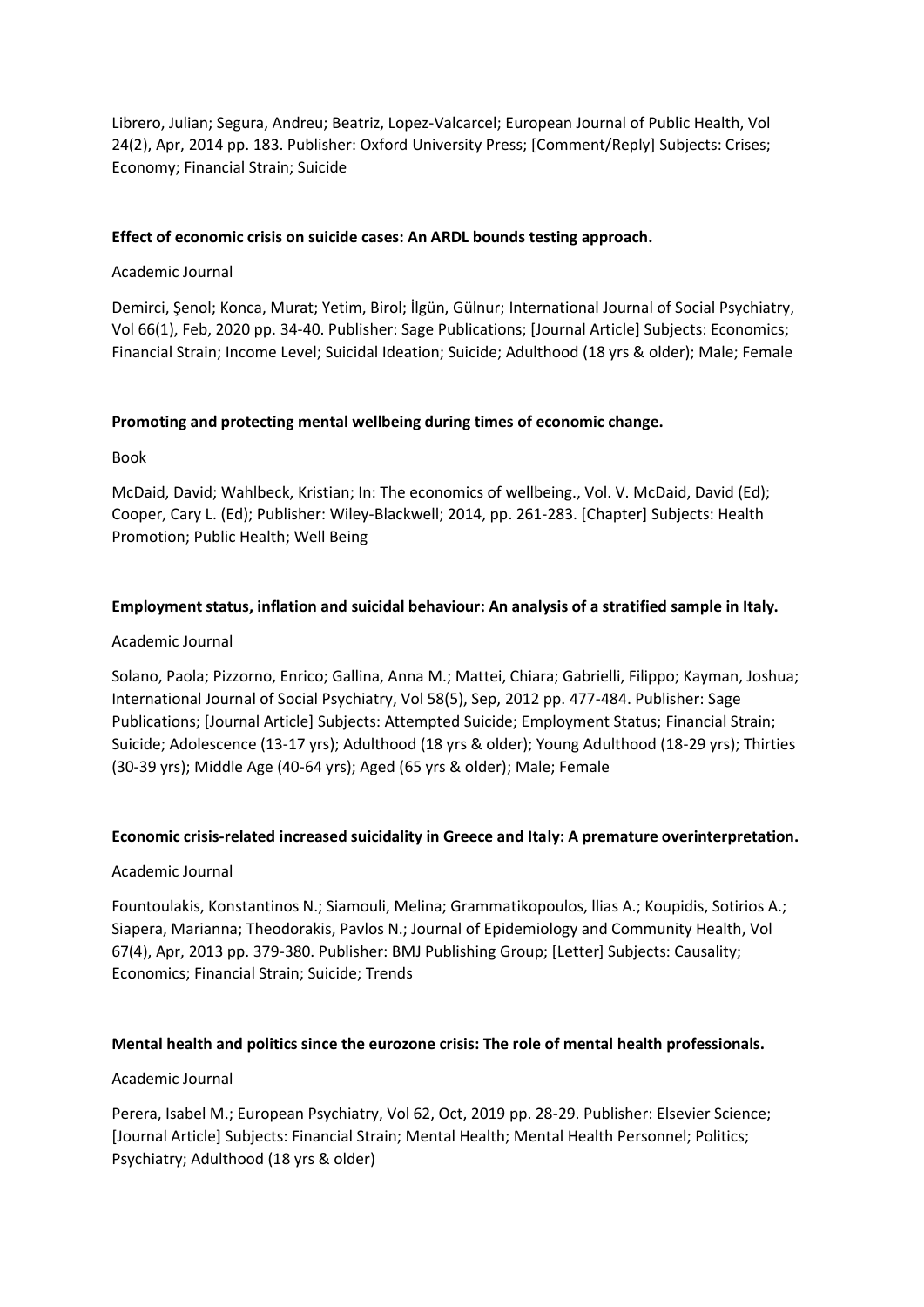## **Financial crisis and mental health.**

## Academic Journal

Giotakos, O.; Psychiatriki, Vol 21(3), Jul-Sep, 2010 pp. 195-204. Publisher: Hellenic Psychiatric Assn; [Journal Article] Subjects: At Risk Populations; Economics; Financial Strain; Mental Health; Quality of Life

# **The health effects of the foreclosure crisis and unaffordable housing: A systematic review and explanation of evidence.**

## Academic Journal

Downing, Janelle; Social Science & Medicine, Vol 162, Aug, 2016 pp. 88-96. Publisher: Elsevier Science; [Journal Article] Subjects: Economics; Financial Strain; Health; Housing

## **Financial crises: Impact on mental health and suggested responses.**

## Academic Journal

Christodoulou, Nikos G.; Christodoulou, George N.; Psychotherapy and Psychosomatics, Vol 82(5), Aug, 2013 pp. 279-284. Publisher: Karger; [Editorial] Subjects: Mental Health

## **Financial crisis, austerity, and health in Europe.**

## Academic Journal

Karanikolos, Marina; Mladovsky, Philipa; Cylus, Jonathan; Thomson, Sarah; Basu, Sanjay; Stuckler, David; Mackenbach, Johan P.; McKee, Martin; The Lancet, Vol 381(9874), Apr 13, 2013 pp. 1323- 1331. Publisher: Lancet; [Journal Article] Subjects: Financial Strain; Health Care Services; Public Health; Health Care Policy

## **The financial crisis and its Impact on mental health.**

## Academic Journal

Christodoulou, George N.; Christodoulou, Nikos G.; Psychiatriki, Vol 24(2), Apr-Jun, 2013 pp. 95-98. Publisher: Hellenic Psychiatric Assn; [Editorial] Subjects: Crises; Financial Strain; Mental Health Services; Self-Destructive Behavior; Suicide

# **Strong evidence that the economic crisis caused a rise in suicides in Europe: The need for social protection.**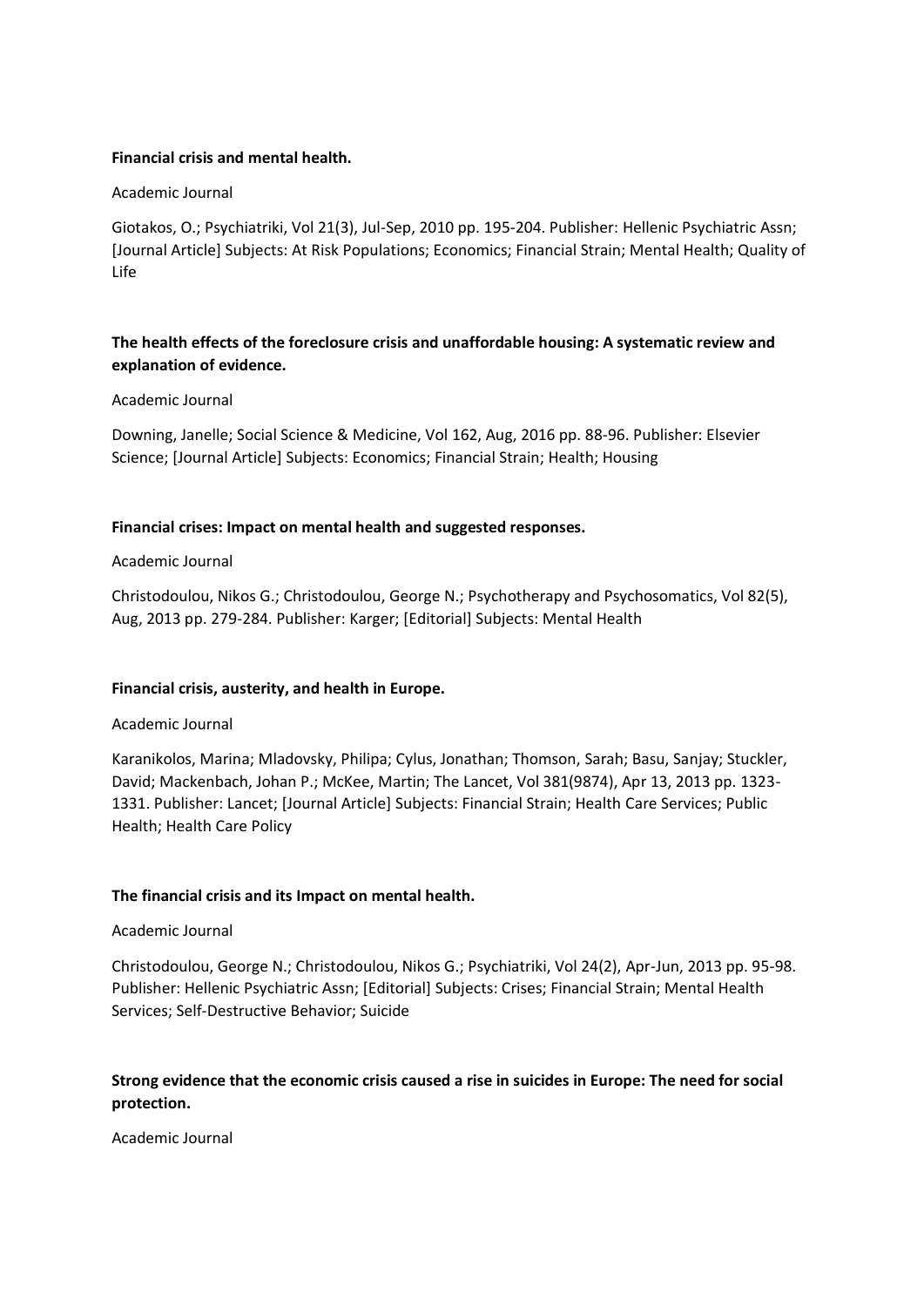De Vogli, Roberto; Marmot, Michael; Stuckler, David; Journal of Epidemiology and Community Health, Vol 67(4), Apr, 2013 pp. 298. Publisher: BMJ Publishing Group; [Comment/Reply] Subjects: Attempted Suicide; Economics; Financial Strain; Social Issues

# UK

## **Suicide and the 2008 economic recession: Who is most at risk? Trends in suicide rates in England and Wales 2001–2011.**

## Academic Journal

Coope, Caroline; Gunnell, David; Hollingworth, William; Hawton, Keith; Kapur, Nav; Fearn, Vanessa; Wells, Claudia; Metcalfe, Chris; Social Science & Medicine, Vol 117, Sep, 2014 pp. 76-85. Publisher: Elsevier Science; [Journal Article] Subjects: Economics; Financial Strain; Risk Factors; Suicide; Unemployment; Adolescence (13-17 yrs); Adulthood (18 yrs & older); Young Adulthood (18-29 yrs); Thirties (30-39 yrs); Middle Age (40-64 yrs); Male; Female

# **Impact of the recent recession on self-harm: Longitudinal ecological and patient-level investigation from the Multicentre Study of Self-harm in England.**

#### Academic Journal

Hawton, Keith; Bergen, Helen; Geulayov, Galit; Waters, Keith; Ness, Jennifer; Cooper, Jayne; Kapur, Navneet; Journal of Affective Disorders, Vol 191, Feb, 2016 pp. 132-138. Publisher: Elsevier Science; [Journal Article] Subjects: Economics; Financial Strain; Self-Injurious Behavior; Suicide; Adolescence (13-17 yrs); Adulthood (18 yrs & older); Young Adulthood (18-29 yrs); Thirties (30-39 yrs); Middle Age (40-64 yrs); Male; Female

## **Trends in mental health inequalities in England during a period of recession, austerity and welfare reform 2004 to 2013.**

#### Academic Journal

Barr, Ben; Kinderman, Peter; Whitehead, Margaret; Social Science & Medicine, Vol 147, Dec, 2015 pp. 324-331. Publisher: Elsevier Science; [Journal Article] Subjects: Financial Strain; Mental Health; Welfare Reform; Health Disparities; Adulthood (18 yrs & older); Young Adulthood (18-29 yrs); Thirties (30-39 yrs); Middle Age (40-64 yrs); Male; Female

# **Characteristics of people dying by suicide after job loss, financial difficulties and other economic stressors during a period of recession (2010–2011): A review of coroners' records.**

#### Academic Journal

Coope, Caroline; Donovan, Jenny; Wilson, Caroline; Barnes, Maria; Metcalfe, Chris; Hollingworth, William; Kapur, Nav; Hawton, Keith; Gunnell, David; Journal of Affective Disorders, Vol 183, Sep 1, 2015 pp. 98-105. Publisher: Elsevier Science; [Journal Article] Subjects: Death and Dying; Economics;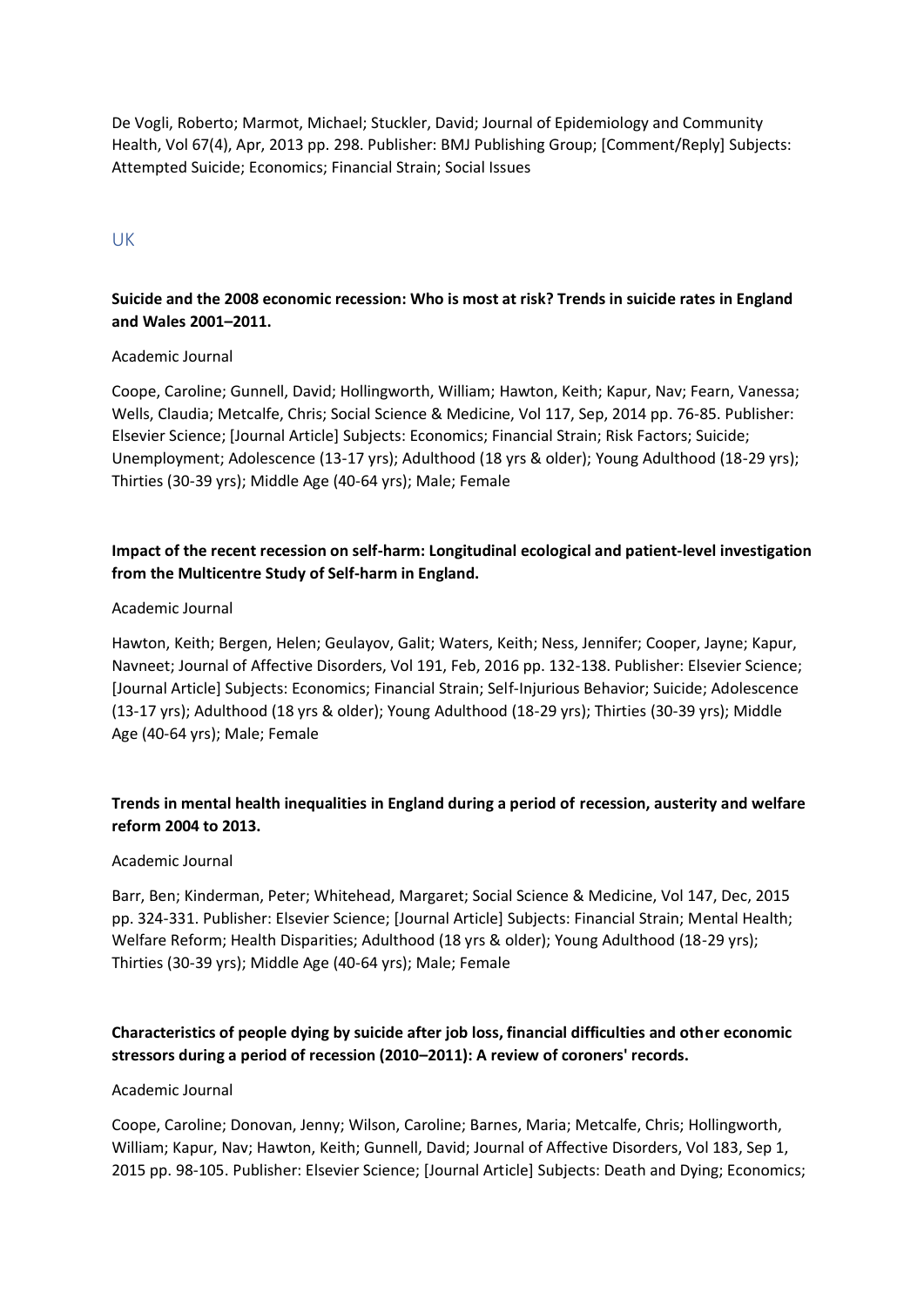Financial Strain; Suicide; Unemployment; Adolescence (13-17 yrs); Adulthood (18 yrs & older); Young Adulthood (18-29 yrs); Thirties (30-39 yrs); Middle Age (40-64 yrs); Aged (65 yrs & older); Male; Female

# **A conditional model for estimating the increase in suicides associated with the 2008-2010 economic recession in England.**

## Academic Journal

Saurina, Carme; Bragulat, Basili; Saez, Marc; López-Casasnovas, Guillem; Journal of Epidemiology and Community Health, Vol 67(9), Sep, 2013 pp. 779-787. Publisher: BMJ Publishing Group; [Journal Article] Subjects: Financial Strain; Suicide; Adolescence (13-17 yrs); Adulthood (18 yrs & older); Young Adulthood (18-29 yrs); Thirties (30-39 yrs); Middle Age (40-64 yrs); Aged (65 yrs & older); Male; Female

## **'Dead people don't claim': A psychopolitical autopsy of UK austerity suicides.**

## Academic Journal

Mills, China; Critical Social Policy, Vol 38(2), May, 2018 pp. 302-322. Publisher: Sage Publications; [Journal Article] Subjects: Financial Strain; Mental Health; Psychological Autopsy; Stigma; Suicide

## **Suicides associated with the 2008-10 economic recession in England: Time trend analysis.**

## Academic Journal

Barr, Ben; Taylor-Robinson, David; Scott-Samuel, Alex; McKee, Martin; Stuckler, David; BMJ: British Medical Journal, Vol 345(7873), Sep 8, 2012 pp. 1-7. Publisher: BMJ Publishing Group; [Journal Article] Subjects: Economics; Financial Strain; Suicide; Time Estimation; Trends; Male; Female

## Greece

# **'Suicide rates in Crete, Greece during the economic crisis: The effect of age, gender, unemployment and mental health service provision'.**

## Academic Journal

Basta, Maria; Vgontzas, Alexandros; Kastanaki, Anastasia; Michalodimitrakis, Manolis; Kanaki, Katerina; Koutra, Katerina; Anastasaki, Maria; Simos, Panagiotis; BMC Psychiatry, Vol 18, Nov 1, 2018 ArtID: 356. Publisher: BioMed Central Limited; [Journal Article] Subjects: Age Differences; Financial Strain; Human Sex Differences; Mortality Rate; Suicide; Adulthood (18 yrs & older); Middle Age (40- 64 yrs); Male; Female

## **Enduring financial crisis in Greece: Prevalence and correlates of major depression and suicidality.**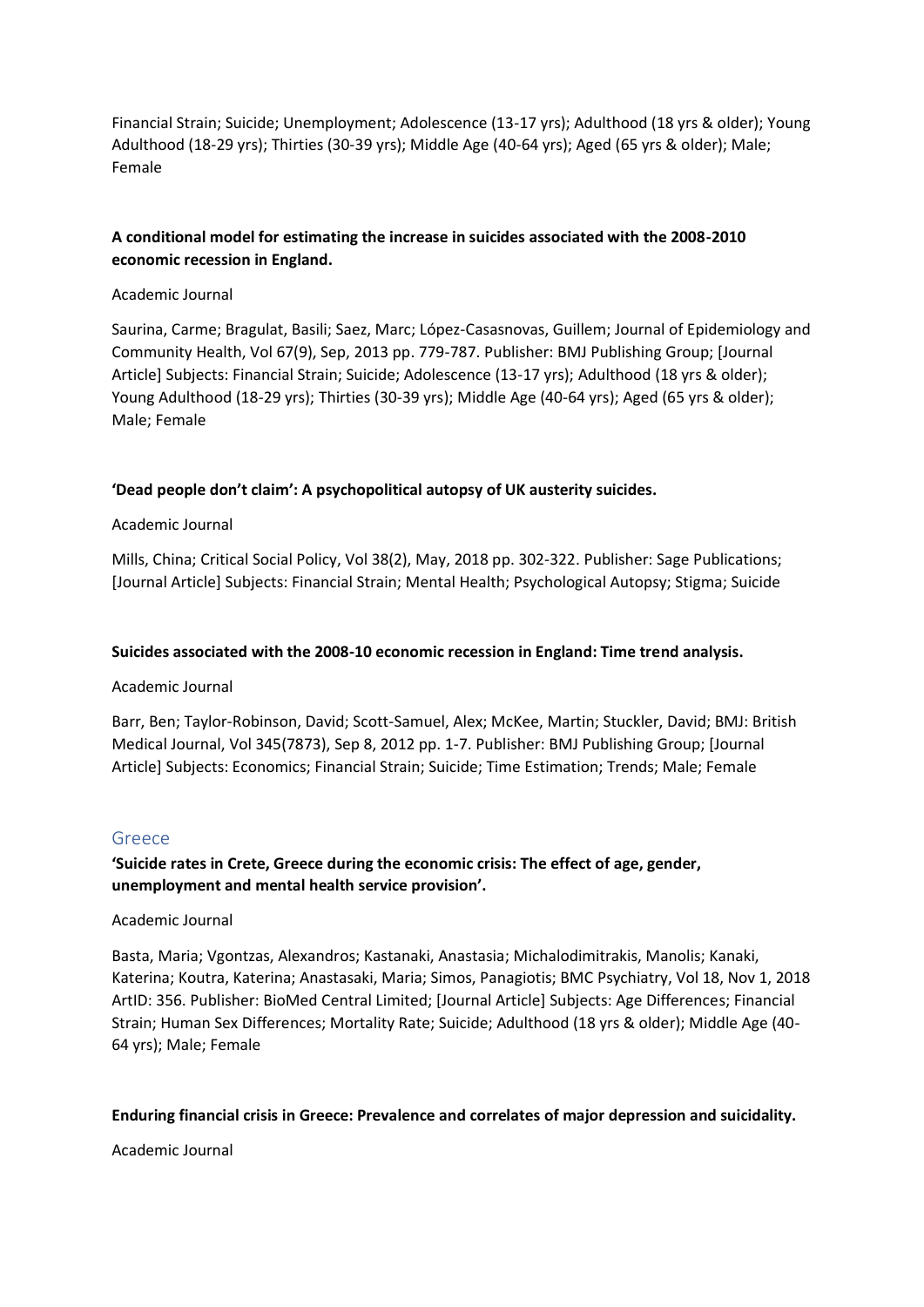Economou, Marina; Angelopoulos, Elias; Peppou, Lily Evangelia; Souliotis, Kyriakos; Tzavara, Chara; Kontoangelos, Konstantinos; Madianos, Michael; Stefanis, Costas; Social Psychiatry and Psychiatric Epidemiology: The International Journal for Research in Social and Genetic Epidemiology and Mental Health Services, Vol 51(7), Jul, 2016 pp. 1015-1024. Publisher: Springer; [Journal Article] Subjects: Financial Strain; Major Depression; Mental Health; Suicidal Ideation; Suicidality; Adulthood (18 yrs & older); Young Adulthood (18-29 yrs); Thirties (30-39 yrs); Middle Age (40-64 yrs); Aged (65 yrs & older); Male; Female

## **The impact of the economic crisis in Greece: Epidemiological perspective and community implications.**

## Book

Economou, Marina; Peppou, Lily Evangelia; Souliotis, Kyriakos; Stylianidis, Stelios; In: Social and community psychiatry: Towards a critical, patient-oriented approach. Stylianidis, Stelios (Ed); Publisher: Springer International Publishing; 2016, pp. 469-483. [Chapter] Subjects: Community Services; Economics; Epidemiology

## **Austerity, economic crisis, and their persistent effects on mental health in Greece.**

## Academic Journal

Christodoulou, Nikos; Rachiotis, George; Anagnostopoulos, Dimitris; Psihijatrija Danas, Vol 48(2), 2016 pp. 155-160. Publisher: Inst Za Mentalno Zdravlje; [Journal Article] Subjects: Economics; Financial Strain; Mental Health; Mental Health Services; Social Issues

# **Suicide, unemployment and other socioeconomic factors: Evidence from the economic crisis in Greece.**

## Academic Journal

Madianos, Michael G.; Alexiou, Tatiana; Patelakis, Athanasios; Economou, Marina; The European Journal of Psychiatry, Vol 28(1), Jan-Mar, 2014 pp. 39-49. Publisher: European Journal of Psychiatry; [Journal Article] Subjects: Crises; Financial Strain; Socioeconomic Status; Suicide; Unemployment; Adulthood (18 yrs & older); Male; Female

## **Attempted suicide during the financial crisis of Athens.**

## Academic Journal

Stavrianakos, K.; Kontaxakis, V.; Moussas, G.; Paplos, K.; Papaslanis, T.; Havaki-Kontaxaki, B.; Papadimitriou, G. N.; Psychiatriki, Vol 25(2), Apr-Jun, 2014 pp. 104-110. Publisher: Hellenic Psychiatric Assn; [Journal Article] Subjects: Attempted Suicide; Financial Strain; Psychopathology; Adulthood (18 yrs & older); Male; Female

**Suicide in Greece: 2001-2011.**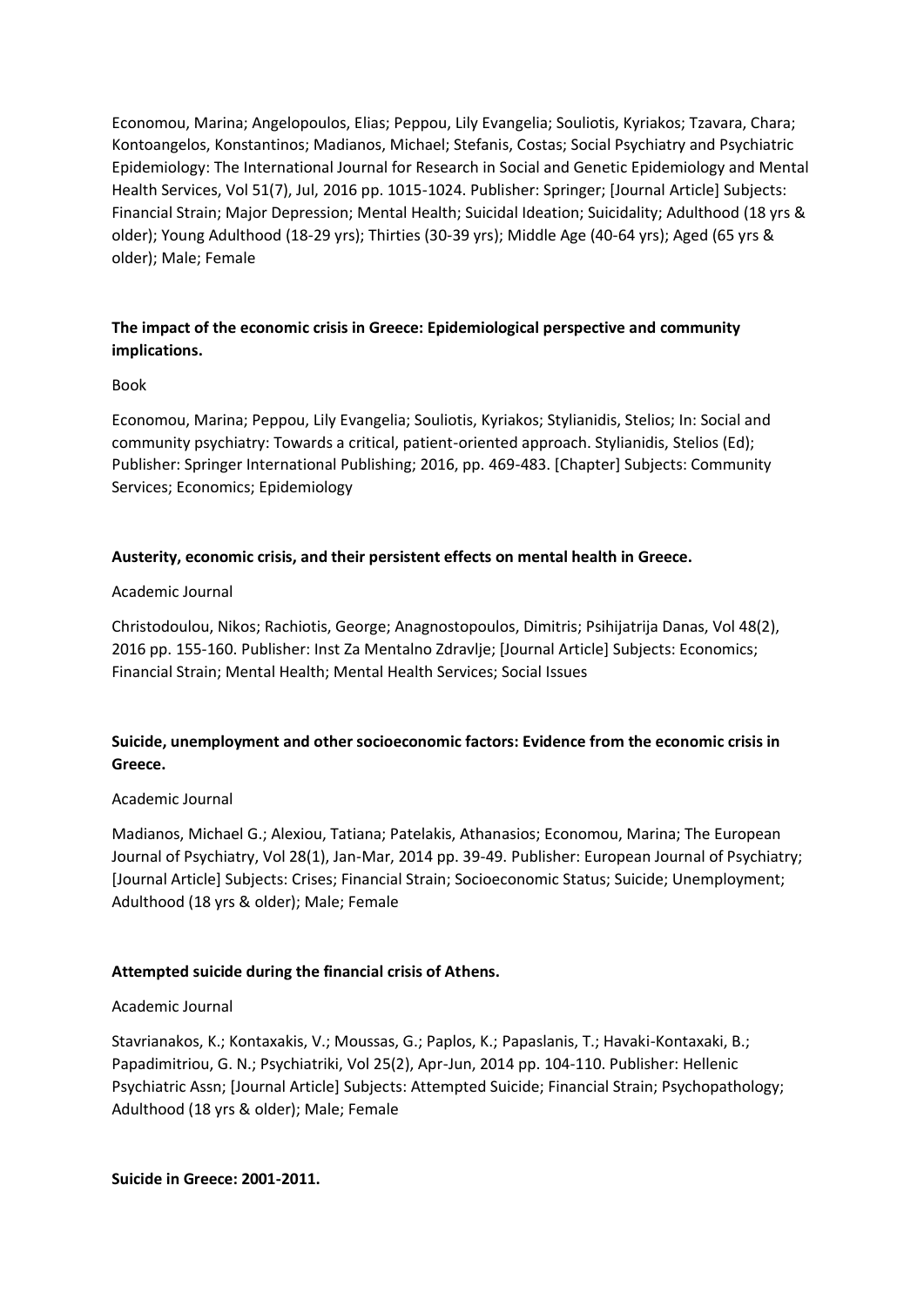## Academic Journal

Kontaxakis, V.; Papaslanis, Th.; Havaki-Kontaxak, B.; Tsouvelas, G.; Giotakos, O.; Papadimitriou, G. N.; Psychiatriki, Vol 24(3), Jul-Sep, 2013 pp. 170-174. Publisher: Hellenic Psychiatric Assn; [Journal Article] Subjects: At Risk Populations; Financial Strain; Mental Health; Suicide; Adolescence (13-17 yrs); Adulthood (18 yrs & older); Young Adulthood (18-29 yrs); Thirties (30-39 yrs); Middle Age (40- 64 yrs); Aged (65 yrs & older); Very Old (85 yrs & older); Male; Female

## **The 'depression' of mental health care in general Hospitals in Greece in the era of recession.**

## Academic Journal

Hyphantis, Thomas; Journal of Psychosomatic Research, Vol 74(6), Jun, 2013 pp. 530-532. Publisher: Elsevier Science; [Journal Article] Subjects: Financial Strain; Hospitals; Mental Health Services

# **Economic crisis, mental health and psychiatric care: What happened to the 'psychiatric reform' in Greece?**

## Academic Journal

Madianos, Michael G.; Psychiatriki, Vol 24(1), Jan-Mar, 2013 pp. 13-16. Publisher: Hellenic Psychiatric Assn; [Editorial] Subjects: Crises; Financial Strain; Mental Health Programs; NGOs; Health Care Reform

## **The impact of fiscal austerity on suicide: On the empirics of a modern Greek tragedy.**

## Academic Journal

Antonakakis, Nikolaos; Collins, Alan; Social Science & Medicine, Vol 112, Jul, 2014 pp. 39-50. Publisher: Elsevier Science; [Journal Article] Subjects: Crises; Economic Security; Financial Strain; Suicide; Unemployment; Childhood (birth-12 yrs); Neonatal (birth-1 mo); Infancy (2-23 mo); Preschool Age (2-5 yrs); School Age (6-12 yrs); Adolescence (13-17 yrs); Adulthood (18 yrs & older); Young Adulthood (18-29 yrs); Thirties (30-39 yrs); Middle Age (40-64 yrs); Aged (65 yrs & older); Very Old (85 yrs & older); Male; Female

## **Increased suicidality amid economic crisis in Greece.**

## Academic Journal

Economou, Marina; Madianos, Michael; Theleritis, Christos; Peppou, Lily E.; Stefanis, Costas N.; The Lancet, Vol 378(9801), Oct 22, 2011 pp. 1459. Publisher: Lancet; [Letter] Subjects: Attempted Suicide; Crises; Financial Strain; Mental Health; Suicide

# **An association of economic hardship with depression and suicidality in times of recession in Greece.**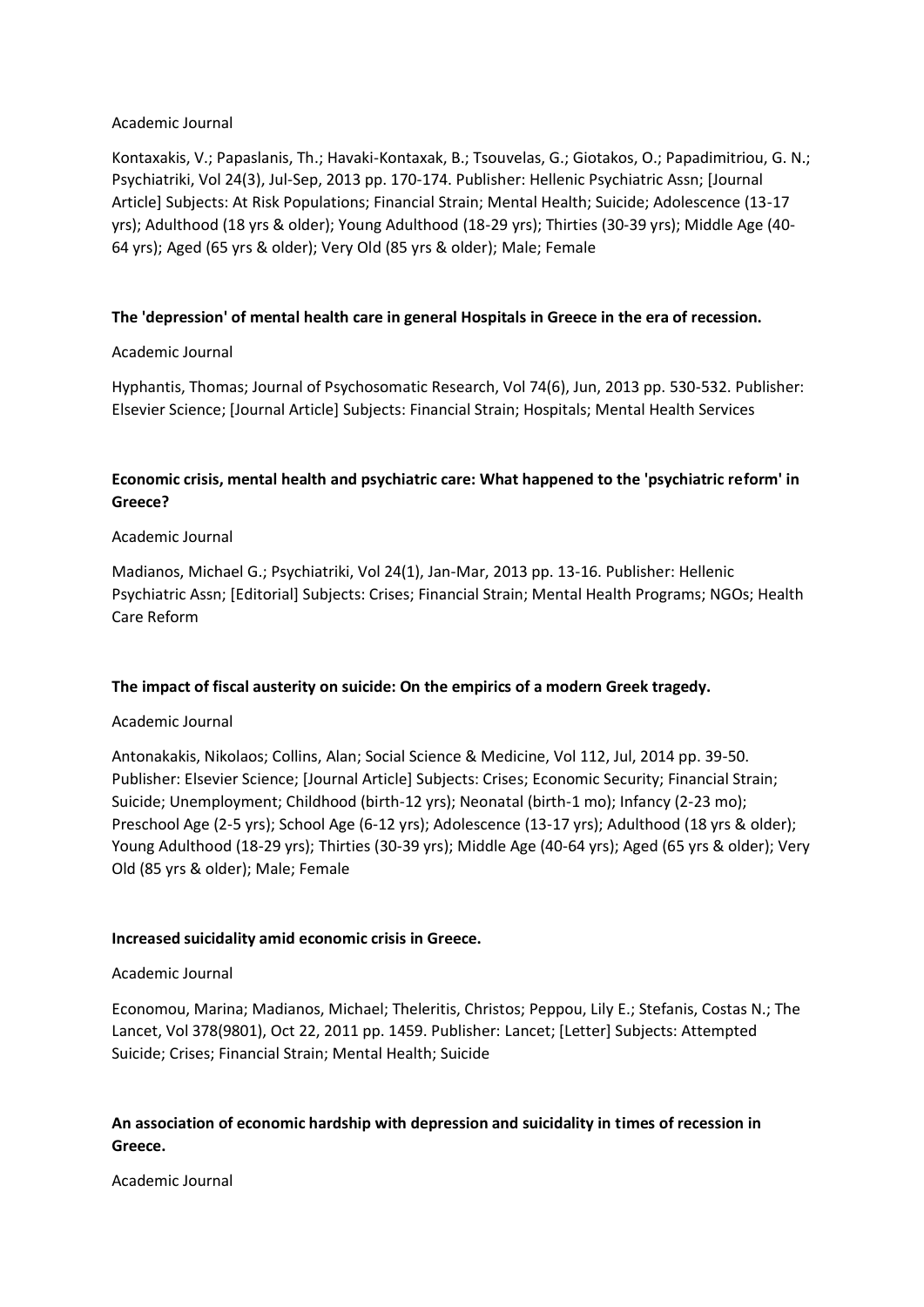Economou, Marina; Peppou, Lily E.; Souliotis, Kyriakos; Konstantakopoulos, George; Papaslanis, Theodoros; Kontoangelos, Konstantinos; Nikolaidi, Sofia; Stefanis, Nikos; Psychiatry Research, Vol 279, Sep, 2019 pp. 172-179. Publisher: Elsevier Science; [Journal Article] Subjects: Economics; Financial Strain; Income Level; Major Depression; Suicidality; Adulthood (18 yrs & older); Young Adulthood (18-29 yrs); Thirties (30-39 yrs); Middle Age (40-64 yrs); Aged (65 yrs & older); Male; Female

## **Suicide rate in Greece stabilizes at historically high levels but still lowest in Europe.**

## Academic Journal

Fountoulakis, Konstantinos N.; Journal of Affective Disorders, Vol 254, Jul 1, 2019 pp. 117-119. Publisher: Elsevier Science; [Letter] Subjects: Death and Dying; Financial Strain; Mortality Rate; Suicide; European Cultural Groups; Male; Female

# **A case-control study of hopelessness and suicidal behavior in the city of Athens, Greece. The role of the financial crisis.**

## Academic Journal

Christodoulou, Christos; Efstathiou, Vasiliki; Michopoulos, Ioannis; Ferentinos, Panagiotis; Korkoliakou, Panagiota; Gkerekou, Maria; Bouras, Georgios; Papadopoulou, Athanasia; Papageorgiou, Charalabos; Douzenis, Athanassios; Psychology, Health & Medicine, Vol 22(7), Aug, 2017 pp. 772-777. Publisher: Taylor & Francis; [Journal Article] Subjects: Attempted Suicide; Financial Strain; Hopelessness; Rating Scales; Adulthood (18 yrs & older); Young Adulthood (18-29 yrs); Thirties (30-39 yrs); Middle Age (40-64 yrs); Male; Female

## **The synergy of the refugee crisis and the financial crisis in Greece: Impact on mental health.**

## Academic Journal

Anagnostopoulos, Dimitris C.; Giannakopoulos, George; Christodoulou, Nikos G.; International Journal of Social Psychiatry, Vol 63(4), Jun, 2017 pp. 352-358. Publisher: Sage Publications; [Journal Article] Subjects: Health Care Psychology; Mental Health

# **The relationship of the perceived impact of the current Greek recession with increased suicide risk is moderated by mental illness in patients with long-term conditions.**

## Academic Journal

Ntountoulaki, Elisavet; Paika, Vassiliki; Papaioannou, Dimitra; Guthrie, Elspeth; Kotsis, Konstantinos; Fountoulakis, Konstantinos N.; Carvalho, Andre F.; Hyphantis, Thomas; ASSERT-DEP Study Group Members; Journal of Psychosomatic Research, Vol 96, May, 2017 pp. 98-105. Publisher: Elsevier Science; [Journal Article] Subjects: Chronic Illness; Economics; Financial Strain; Mental Disorders; Suicide; Adulthood (18 yrs & older); Aged (65 yrs & older); Male; Female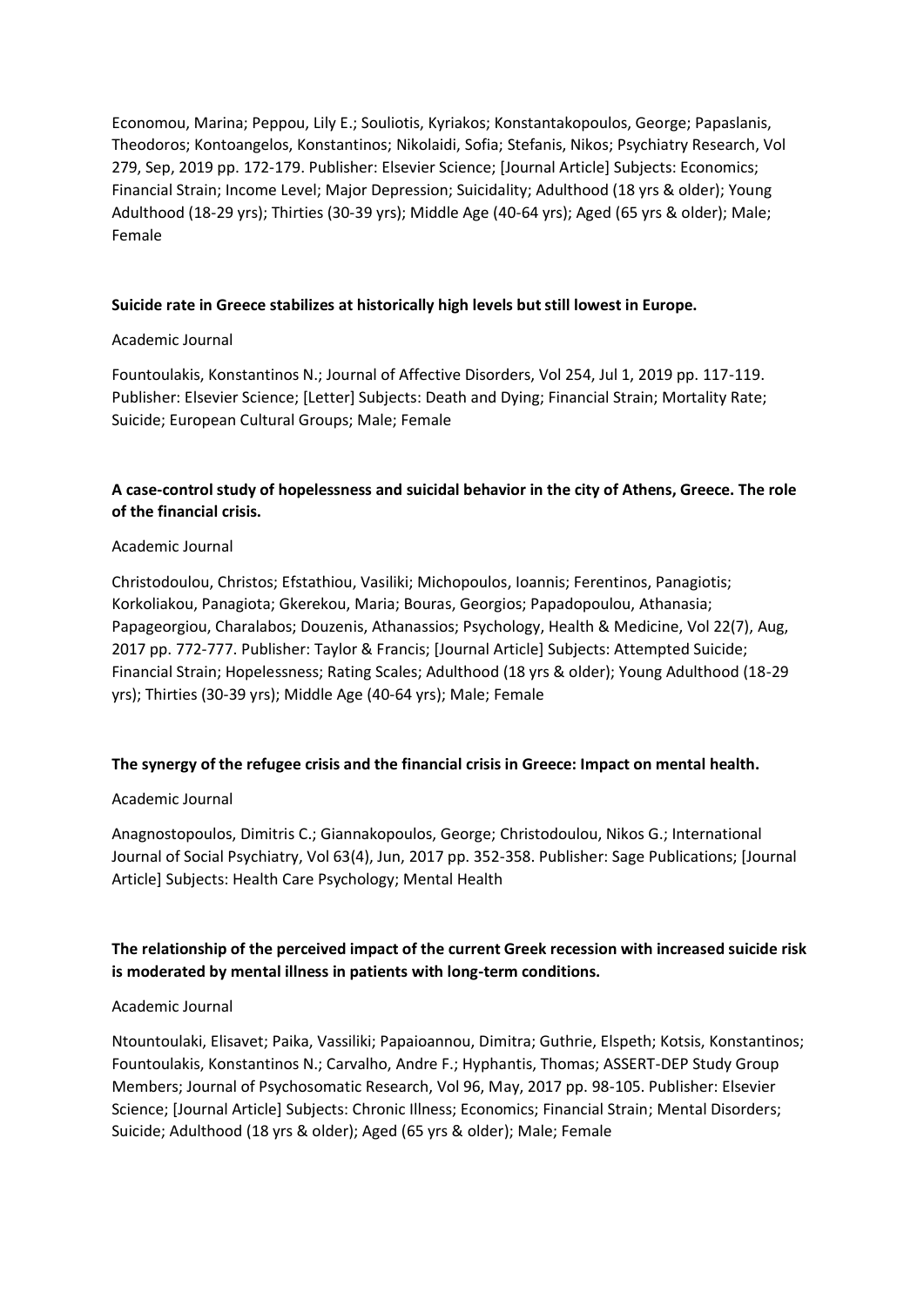# **Excess suicides and attempted suicides in Italy attributable to the great recession.**

Academic Journal

De Vogli, Roberto; Marmot, Michael; Stuckler, David; Journal of Epidemiology and Community Health, Vol 67(4), Apr, 2013 pp. 378-379. Publisher: BMJ Publishing Group; [Letter] Subjects: Attempted Suicide; Economics; Financial Strain; Suicide; Trends; Adulthood (18 yrs & older)

# Spain

# **The effect of the late 2000s financial crisis on suicides in Spain: An interrupted time-series analysis.**

## Academic Journal

Bernal, James A. Lopez; Gasparrini, Antonio; Artundo, Carlos M.; McKee, Martin; European Journal of Public Health, Vol 23(5), Oct, 2013 pp. 732-736. Publisher: Oxford University Press; [Journal Article] Subjects: Crises; Economy; Financial Strain; Suicide; Adolescence (13-17 yrs); Adulthood (18 yrs & older); Young Adulthood (18-29 yrs); Thirties (30-39 yrs); Middle Age (40-64 yrs); Aged (65 yrs & older); Male; Female

# **What does it drive the relationship between suicides and economic conditions? New evidence from Spain.**

## Academic Journal

Blázquez-Fernández, Carla; Cantarero-Prieto, David; Pascual-Sáez, Marta; Social Indicators Research, Vol 130(3), Feb, 2017 pp. 1087-1099. Publisher: Springer; [Journal Article] Subjects: Economics; Financial Strain; Human Sex Differences; Suicide; Adolescence (13-17 yrs); Adulthood (18 yrs & older); Young Adulthood (18-29 yrs); Thirties (30-39 yrs); Male; Female

# **Other**

**Mauling of the 'Celtic Tiger': Clinical characteristics and outcome of first-episode depression secondary to the economic recession in Ireland.**

## Academic Journal

Thekiso, Thekiso B.; Heron, Elizabeth A.; Masood, Barkat; Murphy, Matt; McLoughlin, Declan M.; Kennedy, Noel; Journal of Affective Disorders, Vol 151(2), Nov, 2013 pp. 455-460. Publisher: Elsevier Science; [Journal Article] Subjects: Economy; Financial Strain; Major Depression; Adulthood (18 yrs & older); Male; Female

**The psychological wellbeing of the Lebanese society lies between incremental suicide rates and financial stress.**

# **Italy**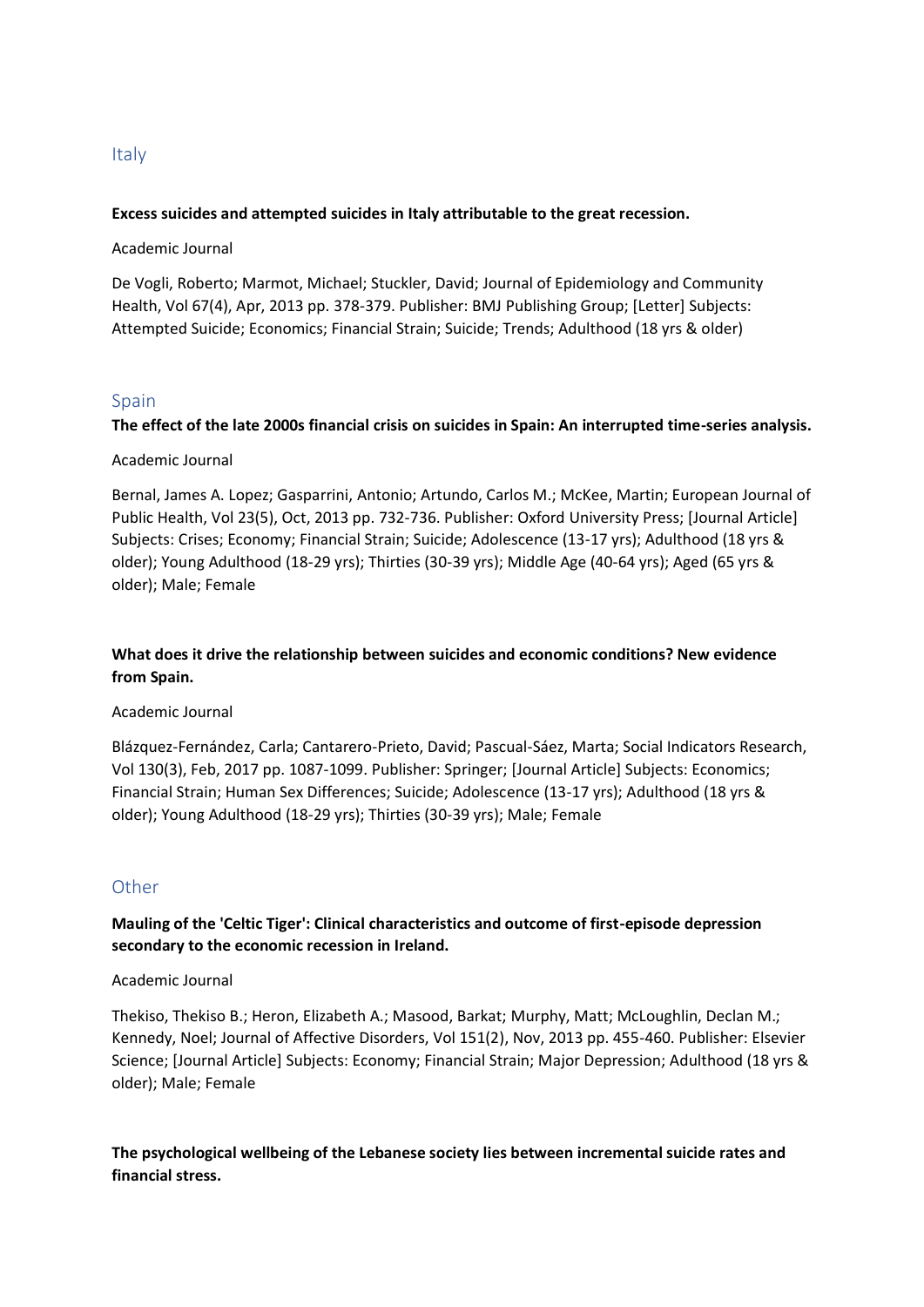#### Academic Journal

Bou Khalil, Rami; Asian Journal of Psychiatry, Vol 42, Apr, 2019 pp. 85-86. Publisher: Elsevier Science; [Journal Article] Subjects: Financial Strain; Society; Suicide; Well Being

# **Evictions and suicide: A follow-up study of almost 22 000 Swedish households in the wake of the global financial crisis.**

#### Academic Journal

Rojas, Yerko; Stenberg, Sten-Åke; Journal of Epidemiology and Community Health, Vol 70(4), Apr, 2016 pp. 409-413. Publisher: BMJ Publishing Group; [Journal Article] Subjects: Financial Strain; Housing; Suicide; Adolescence (13-17 yrs); Adulthood (18 yrs & older); Male; Female

## **Occupational class differences in suicide: Evidence of changes over time and during the global financial crisis in Australia.**

## Academic Journal

Milner, Alison J.; Niven, Heather; LaMontagne, Anthony D.; BMC Psychiatry, Vol 15, Sep 21, 2015 ArtID: 223. Publisher: BioMed Central Limited; [Journal Article] Subjects: Financial Strain; Human Sex Differences; Occupations; Suicide; Adolescence (13-17 yrs); Adulthood (18 yrs & older); Young Adulthood (18-29 yrs); Thirties (30-39 yrs); Middle Age (40-64 yrs); Aged (65 yrs & older); Male; Female

# **Prefecture-level economic conditions and risk of suicide in Japan: A repeated cross-sectional analysis 1975–2010.**

## Academic Journal

Suzuki, Etsuji; Kashima, Saori; Kawachi, Ichiro; Subramanian, S. V.; European Journal of Public Health, Vol 24(6), Dec 1, 2014 pp. 949-954. Publisher: Oxford University Press; [Journal Article] Subjects: Financial Strain; Income Level; Risk Factors; Socioeconomic Status; Suicide; Adulthood (18 yrs & older); Young Adulthood (18-29 yrs); Thirties (30-39 yrs); Middle Age (40-64 yrs); Male; Female

## **Suicide and the Great Recession of 2007–2009: The role of economic factors in the 50 U.S. States.**

## Academic Journal

Phillips, Julie A.; Nugent, Colleen N.; Social Science & Medicine, Vol 116, Sep, 2014 pp. 22-31. Publisher: Elsevier Science; [Journal Article] Subjects: Economics; Financial Strain; Suicide; Adulthood (18 yrs & older); Young Adulthood (18-29 yrs); Aged (65 yrs & older); Male; Female

# **Suicides in Greece before and during the period of austerity by sex and age group: Relationship to unemployment and economic variables.**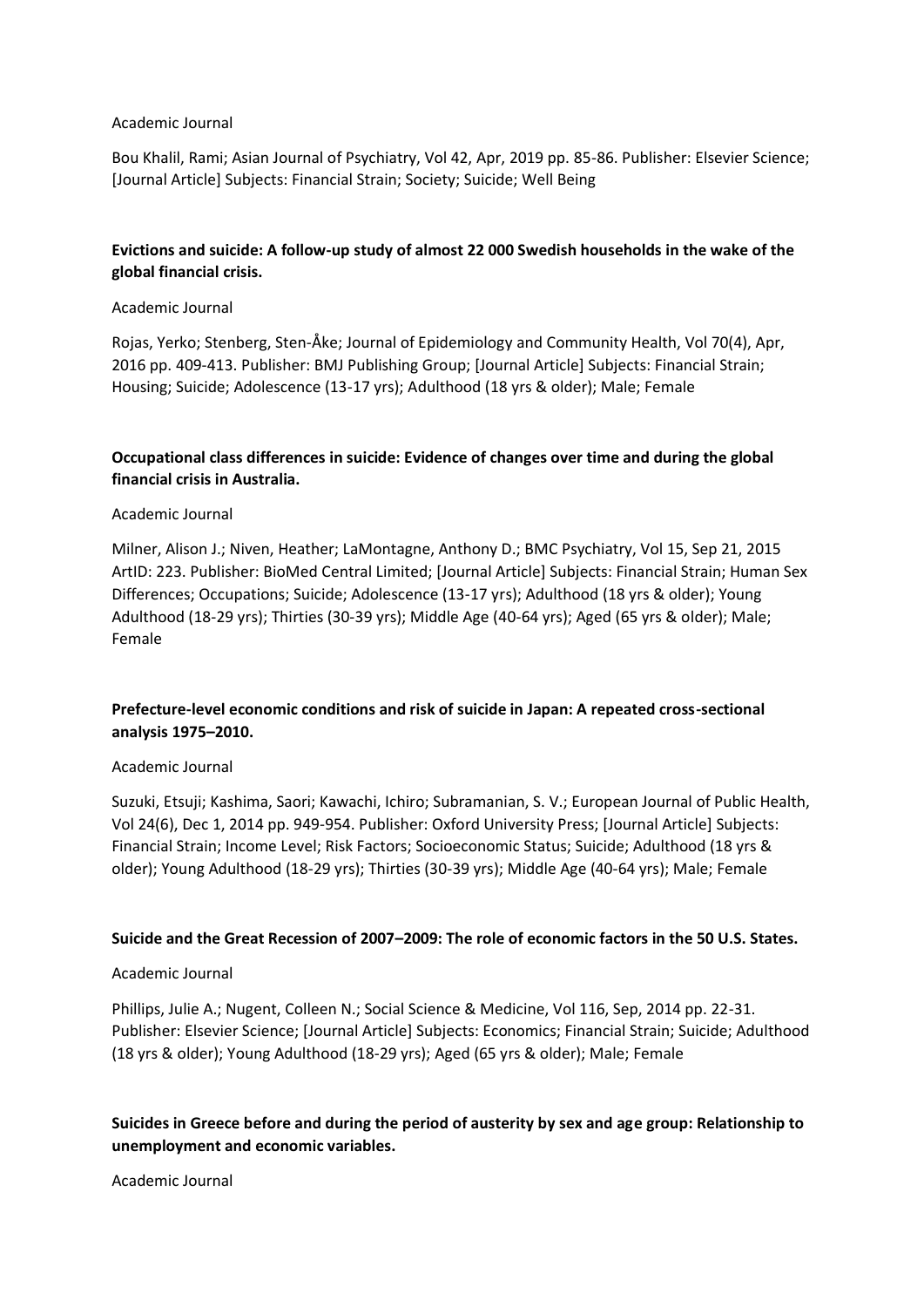Fountoulakis, Konstantinos N.; Journal of Affective Disorders, Vol 260, Jan 1, 2020 pp. 174-182. Publisher: Elsevier Science; [Journal Article] Subjects: Age Differences; Financial Strain; Human Sex Differences; Suicide; Unemployment; Childhood (birth-12 yrs); School Age (6-12 yrs); Adolescence (13-17 yrs); Adulthood (18 yrs & older); Young Adulthood (18-29 yrs); Thirties (30-39 yrs); Middle Age (40-64 yrs); Aged (65 yrs & older); Very Old (85 yrs & older); Male; Female

# **Suicide attempts and self-harm during a dramatic national economic transition: A populationbased study in Iceland.**

## Academic Journal

Ásgeirsdóttir, Hildur G.; Ásgeirsdóttir, Tinna L.; Nyberg, Ullakarin; Thorsteinsdottir, Thordis K.; Mogensen, Brynjólfur; Matthíasson, Páll; Lund, Sigrún H.; Valdimarsdóttir, Unnur A.; Hauksdóttir, Arna; European Journal of Public Health, Vol 27(2), Apr, 2017 pp. 339-345. Publisher: Oxford University Press; [Journal Article] Subjects: Attempted Suicide; Economics; Financial Strain; Self-Destructive Behavior; Adulthood (18 yrs & older); Young Adulthood (18-29 yrs); Thirties (30-39 yrs); Middle Age (40-64 yrs); Male; Female

## **The impact of economic crisis on injury mortality: The case of the 'Asian crisis'.**

## Academic Journal

Afroz, B.; Moniruzzaman, S.; Stark Ekman, D.; Andersson, R.; Public Health, Vol 126(10), Oct, 2012 pp. 836-838. Publisher: Elsevier Science; [Journal Article] Subjects: Economics; Financial Strain; Homicide; Mortality Rate; Suicide; Adolescence (13-17 yrs); Adulthood (18 yrs & older); Young Adulthood (18-29 yrs); Thirties (30-39 yrs); Middle Age (40-64 yrs); Male; Female

# Gambling

## **Familicide and suicide in a case of gambling dependence.**

## Academic Journal

Anderson, Ants; Sisask, Merike; Värnik, Airi; Journal of Forensic Psychiatry & Psychology, Vol 22(1), Feb, 2011 pp. 156-168. Publisher: Taylor & Francis; [Journal Article] Subjects: Gambling; Impulsiveness; Risk Factors; Suicide; Adulthood (18 yrs & older); Thirties (30-39 yrs); Male

## **Suicidal ideation and lifetime attempts in substance and gambling disorders.**

## Academic Journal

Manning, Victoria; Koh, Puay Kee; Yang, Yi; Ng, Andrew; Guo, Song; Kandasami, Gomathinayagam; Wong, Kim Eng; Psychiatry Research, Vol 225(3), Feb 28, 2015 pp. 706-709. Publisher: Elsevier Science; [Journal Article] Subjects: Drug Therapy; Gambling; Suicidal Ideation; Suicide; Suicidality; Adulthood (18 yrs & older); Male; Female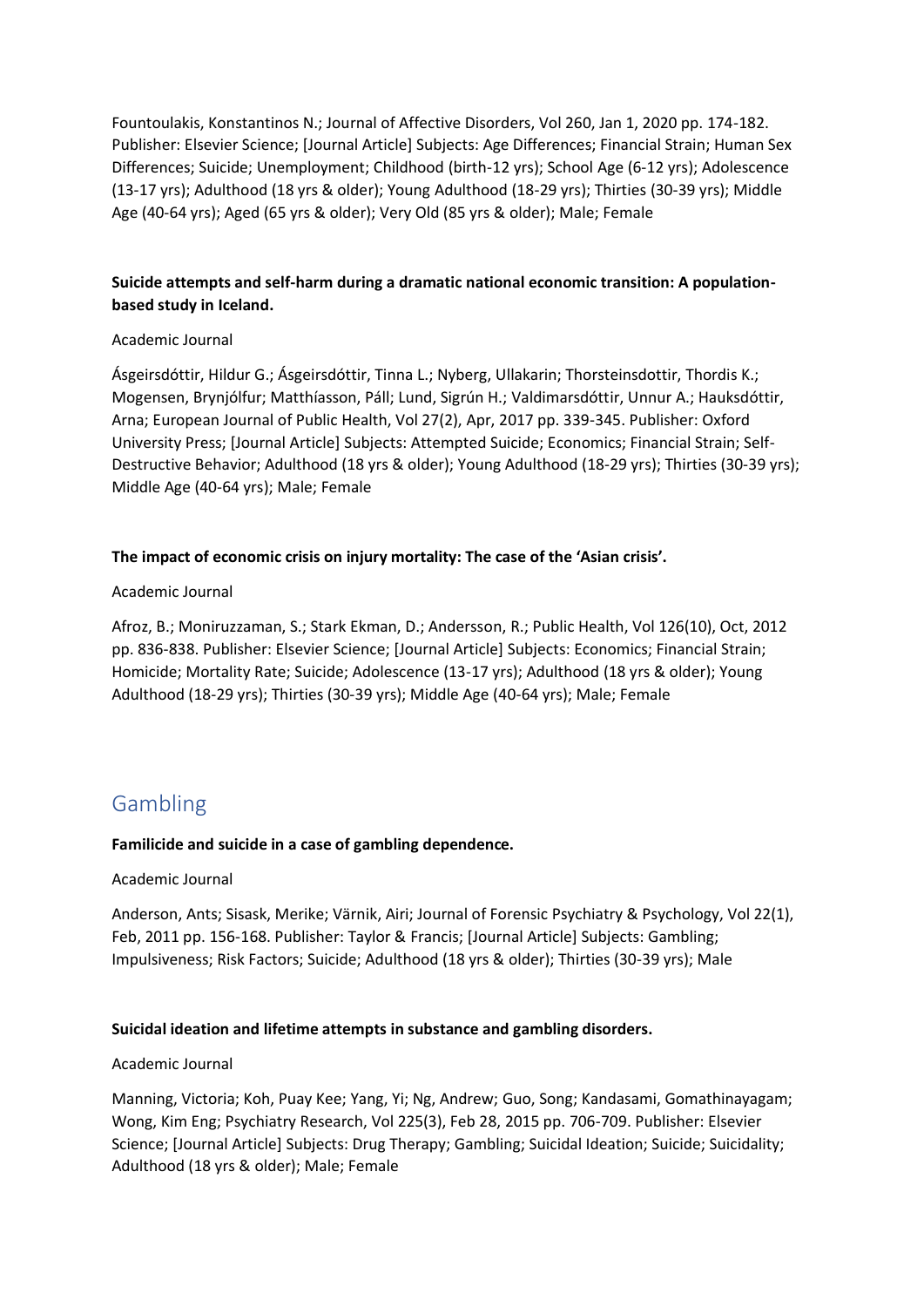## **Factors associated with suicide and bankruptcy in Japanese pathological gamblers.**

## Academic Journal

Komoto, Yasunobo; International Journal of Mental Health and Addiction, Vol 12(5), Oct, 2014 pp. 600-606. Publisher: Springer; [Journal Article] Subjects: Financial Strain; Suicide; Gambling Disorder; Adulthood (18 yrs & older); Male; Female

## **Impact of problem gambling on financial, emotional and social well-being of Singaporean families.**

#### Academic Journal

Mathews, Mathew; Volberg, Rachel; International Gambling Studies, Vol 13(1), Apr, 2013 pp. 127- 140. Publisher: Taylor & Francis; [Journal Article] Subjects: Financial Strain; Gambling; Social Values; Well Being; Male; Female

## **Problem gambling: A suitable case for social work?**

#### Academic Journal

Rogers, Jim; Practice: Social Work in Action, Vol 25(1), Feb, 2013 pp. 41-60. Publisher: Taylor & Francis; [Journal Article] Subjects: Clinical Practice; Epidemiology; Social Casework; Gambling Disorder

## **A psychological autopsy study of pathological gamblers who died by suicide.**

## Academic Journal

Wong, Paul W. C.; Chan, Wincy S. C.; Conwell, Yeates; Conner, Kenneth R.; Yip, Paul S. F.; Journal of Affective Disorders, Vol 120(1-3), Jan, 2010 pp. 213-216. Publisher: Elsevier Science; [Journal Article]Subjects: Attempted Suicide; Psychological Autopsy; Suicidal Ideation; Gambling Disorder; Adolescence (13-17 yrs); Adulthood (18 yrs & older); Young Adulthood (18-29 yrs); Thirties (30-39 yrs); Middle Age (40-64 yrs); Male; Female

## **Til debt do us part: Comparing gambling harms between gamblers and their spouses.**

## Academic Journal

Jeffrey, Lisa; Browne, Matthew; Rawat, Vijay; Langham, Erika; Li, En; Rockloff, Matthew; Journal of Gambling Studies, Vol 35(3), Sep 15, 2019 pp. 1015-1034. Publisher: Springer; [Journal Article] Subjects: Financial Strain; Gambling; Human Sex Differences; Spouses; Gambling Disorder; Adulthood (18 yrs & older); Young Adulthood (18-29 yrs); Thirties (30-39 yrs); Middle Age (40-64 yrs); Aged (65 yrs & older); Very Old (85 yrs & older); Male; Female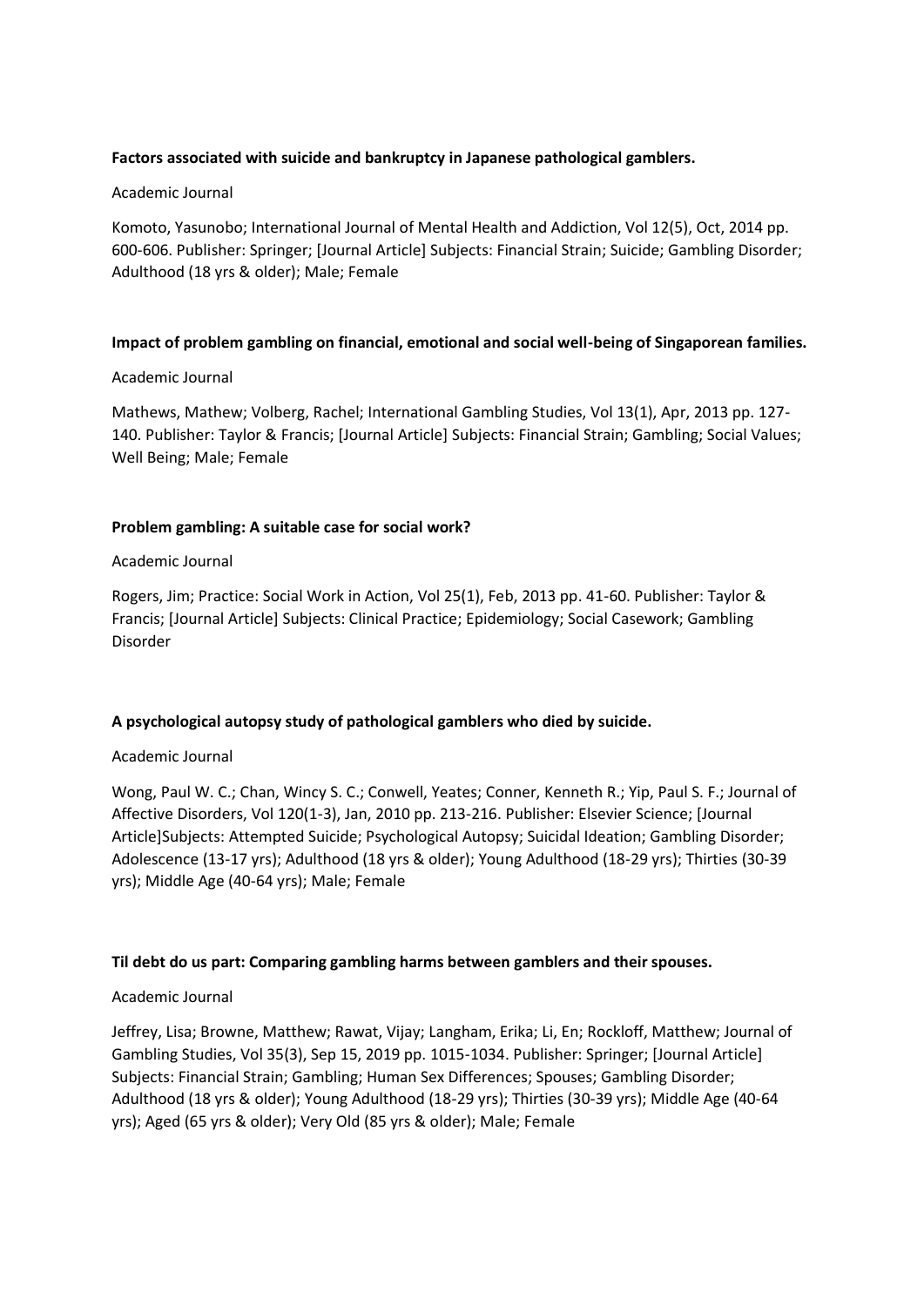## **Gender-related differences in the characteristics of problem gamblers using a gambling helpline.**

## Academic Journal

Potenza, Marc N.; Steinberg, Marvin A.; McLaughlin, Susan D.; Wu, Ran; Rounsaville, Bruce J.; O'Malley, Stephanie S.; The American Journal of Psychiatry, Vol 158(9), Sep, 2001 pp. 1500-1505. Publisher: American Psychiatric Assn; [Journal Article] Subjects: Human Sex Differences; Psychopathology; Gambling Disorder; Adulthood (18 yrs & older); Male; Female

## **A 52-year-old suicidal man, 1 year later.**

## Academic Journal

Parker, Richard A.; Hartman, Erin E.; JAMA: Journal of the American Medical Association, Vol 285(13), Apr, 2001 pp. 1757. Publisher: American Medical Association; [Journal Article] Subjects: Suicide; Adulthood (18 yrs & older); Middle Age (40-64 yrs); Male

## **Illegal behaviors in problem gambling: Analysis of data from a gambling helpline.**

## Academic Journal

Potenza, Marc N.; Steinberg, Marvin A.; McLaughlin, Susan D.; Wu, Ran; Rounsaville, Bruce J.; O'Malley, Stephanie S.; Journal of the American Academy of Psychiatry and the Law, Vol 28(4), 2000 pp. 389-403. Publisher: American Academy of Psychiatry & the Law; [Journal Article] Subjects: Crime; Demographic Characteristics; Gambling Disorder; Adulthood (18 yrs & older); Male; Female

## **Suicide and Gambling.**

## Academic Journal

Zangeneh, Masood; Hason, Teri; International Journal of Mental Health and Addiction, Vol 4(3), Jul, 2006 pp. 191-193. Publisher: Springer; [Journal Article] Subjects: Risk Factors; Suicidal Ideation; Suicide; Gambling Disorder

# **Suicide Ideation and Behaviour in People with Pathological Gambling Attending a Treatment Service.**

## Academic Journal

Battersby, Malcolm; Tolchard, Barry; Scurrah, Mark; Thomas, Lyndall; International Journal of Mental Health and Addiction, Vol 4(3), Jul, 2006 pp. 233-246. Publisher: Springer; [Journal Article]Subjects: Behavior; Health Care Services; Risk Factors; Suicidal Ideation; Gambling Disorder; Adulthood (18 yrs & older); Young Adulthood (18-29 yrs); Thirties (30-39 yrs); Middle Age (40-64 yrs); Aged (65 yrs & older); Male; Female

# Case Reports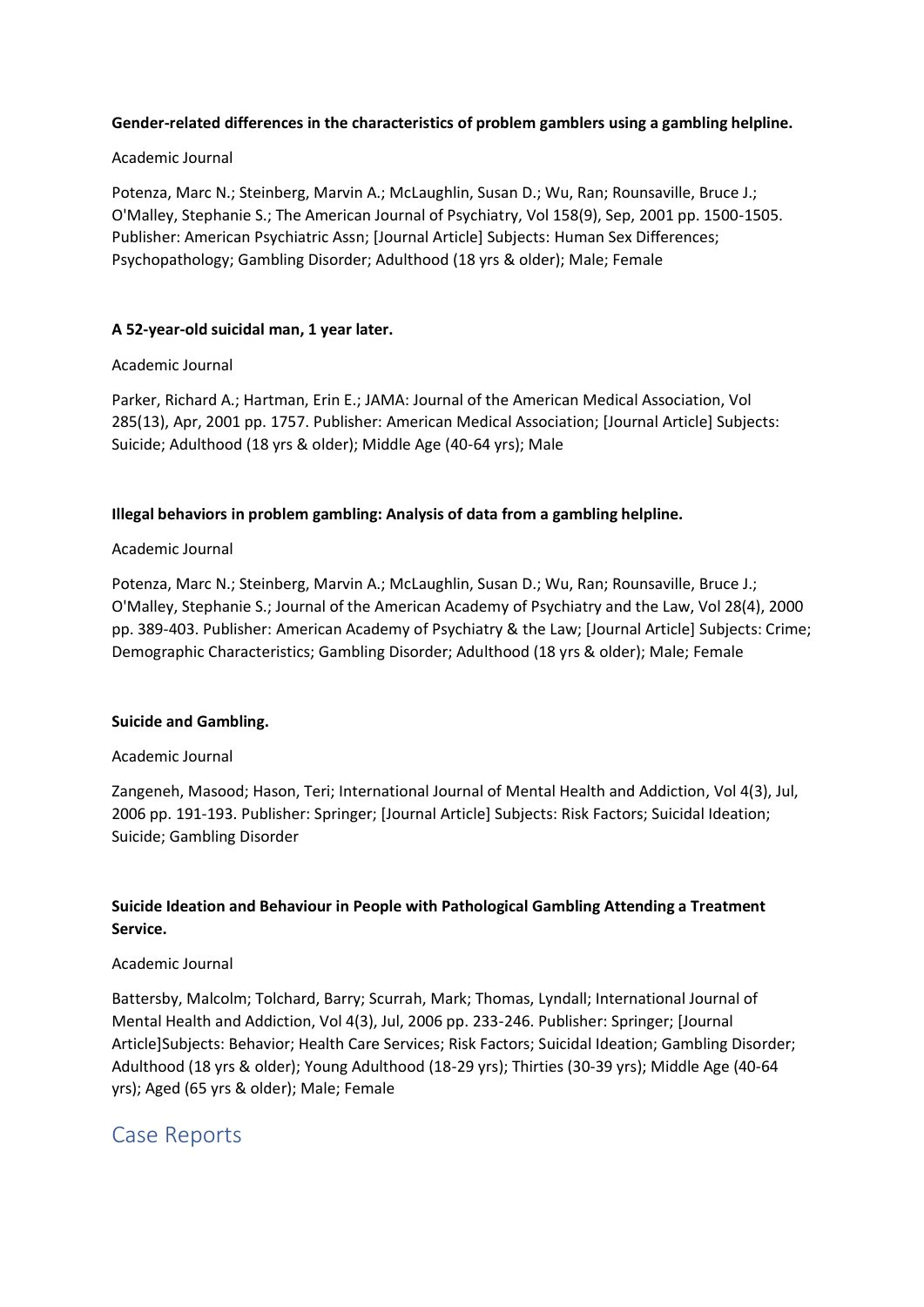## **Asphyxiation by occlusion of nose and mouth by duct tape: Two unusual suicides.**

## Academic Journal

deRoux, Stephen; Leffers, Beverly; Journal of Forensic Sciences, Vol 54(6), Nov, 2009 pp. 1453-1455. Publisher: Wiley-Blackwell Publishing Ltd.; [Journal Article] Subjects: Anoxia; Major Depression; Paranoid Schizophrenia; Suicide; Adulthood (18 yrs & older); Middle Age (40-64 yrs); Male

## **Why Did You Kill Yourself, Katie? Questions and Reflections on a Young Woman's Suicide.**

Book

Canetto, Silvia Sara; In: Katie's diary: Unlocking the mystery of a suicide. Lester, David (Ed); Publisher: Brunner-Routledge; 2004, pp. 41-54. [Chapter] Subjects: Content Analysis; Suicide; Theories; Written Communication; Adulthood (18 yrs & older); Young Adulthood (18-29 yrs); Female

# Other

A study of the characteristics of suicide notes in China.

## Academic Journal

Li, Feng; Lu, Xuesong; Yip, Paul S. F.; Crisis: The Journal of Crisis Intervention and Suicide Prevention, Vol 41(1), 2020 pp. 32-38. Publisher: Hogrefe Publishing; [Journal Article] Subjects: Risk Factors; Suicide; Written Communication; Adolescence (13-17 yrs); Adulthood (18 yrs & older); Young Adulthood (18-29 yrs); Thirties (30-39 yrs); Middle Age (40-64 yrs); Aged (65 yrs & older); Male; Female

# **Gender difference in suicidal ideation and related factors among rural elderly: A cross-sectional study in Shandong, China.**

## Academic Journal

Lu, Lu; Xu, Lingzhong; Luan, Xiaorong; Sun, Long; Li, Jiajia; Qin, Wenzhe; Zhang, Jiao; Jing, Xiang; Wang, Yali; Xia, Yu; Li, Yaozu; Jiao, An'an; Annals of General Psychiatry, Vol 19, Jan 14, 2020 ArtID: 2. Publisher: BioMed Central Limited; [Journal Article] Subjects: Human Sex Differences; Risk Factors; Rural Environments; Suicidal Ideation; Adulthood (18 yrs & older); Middle Age (40-64 yrs); Aged (65 yrs & older); Male; Female

## **Young adults attending college who experience depression: A qualitative study.**

## Dissertation/ Thesis

Sam, Paula; Dissertation Abstracts International: Section B: The Sciences and Engineering, Vol 81(7- B) Publisher: ProQuest Information & Learning; [Dissertation] Subjects: Campuses; College Students; Experiences (Events); Major Depression; Mental Health Services; Adulthood (18 yrs & older); Young Adulthood (18-29 yrs)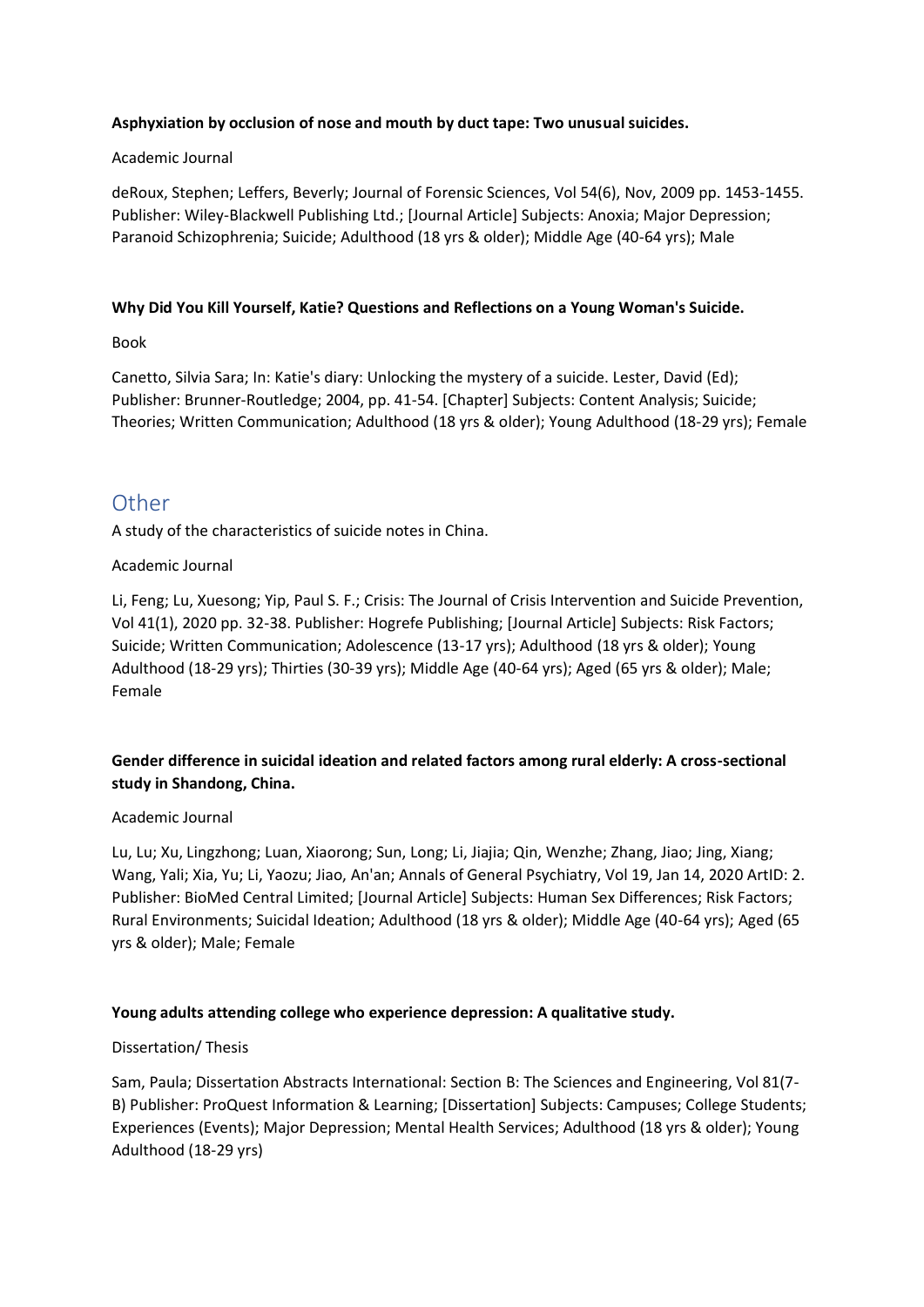## **Do changes in employment status induce or 'harvest' suicides?**

## Academic Journal

Parker, Gordon; Journal of Nervous and Mental Disease, Vol 207(12), Dec, 2019 pp. 1039-1044. Publisher: Lippincott Williams & Wilkins; [Journal Article] Subjects: Economics; Self-Destructive Behavior; Suicide; Adolescence (13-17 yrs); Adulthood (18 yrs & older); Young Adulthood (18-29 yrs); Thirties (30-39 yrs); Middle Age (40-64 yrs); Aged (65 yrs & older); Male; Female

# **Predicting high-risk situations among marginalized young women navigating towards adulthood: Protective and accelerating factors.**

## Academic Journal

Refaeli, Tehila; Eyal-Lubling, Roni; Komem, Michal; Women's Studies International Forum, Vol 77, Nov-Dec, 2019 ArtID: 102278. Publisher: Elsevier Science; [Journal Article] Subjects: Financial Strain; Protective Factors; Risk Factors; Social Support; Marginalization; Adulthood (18 yrs & older); Female

## **The evolution of the characteristics of charcoal-burning suicide in Hong Kong, 2002–2013.**

## Academic Journal

Chang, Yi-Han; Hsu, Chia-Yueh; Cheng, Qijin; Chang, Shu-Sen; Yip, Paul; Journal of Affective Disorders, Vol 257, Oct 1, 2019 pp. 390-395. Publisher: Elsevier Science; [Journal Article] Subjects: Carbon Monoxide Poisoning; Epidemiology; Suicidal Ideation; Suicide; Childhood (birth-12 yrs); School Age (6-12 yrs); Adolescence (13-17 yrs); Adulthood (18 yrs & older); Young Adulthood (18-29 yrs); Thirties (30-39 yrs); Middle Age (40-64 yrs); Male; Female

## **Financial hardship and risk of suicide among U.S. Army personnel.**

## Academic Journal

Goodin, Caitlin A.; Prendergast, Daniel M.; Pruitt, Larry D.; Smolenski, Derek J.; Wilson, Naomi Y.; Skopp, Nancy; Hoyt, Tim; Psychological Services, Vol 16(2), May, 2019 Special Section: The Prediction and Prevention of Suicide: Focus on Military and Veterans. pp. 286-292. Publisher: Educational Publishing Foundation; [Journal Article] Subjects: Army Personnel; Attempted Suicide; Financial Strain; Risk Factors; Suicide; Adolescence (13-17 yrs); Adulthood (18 yrs & older); Young Adulthood (18-29 yrs); Thirties (30-39 yrs); Middle Age (40-64 yrs); Male; Female

## **Circumstances preceding suicide in U.S. soldiers: A qualitative analysis of narrative data.**

## Academic Journal

Skopp, Nancy A.; Holland, Kristin M.; Logan, Joseph E.; Alexander, Cynthia L.; Floyd, C. Faye; Psychological Services, Vol 16(2), May, 2019 Special Section: The Prediction and Prevention of Suicide: Focus on Military and Veterans. pp. 302-311. Publisher: Educational Publishing Foundation; [Journal Article] Subjects: Military Personnel; Narratives; Risk Factors; Suicide; Adolescence (13-17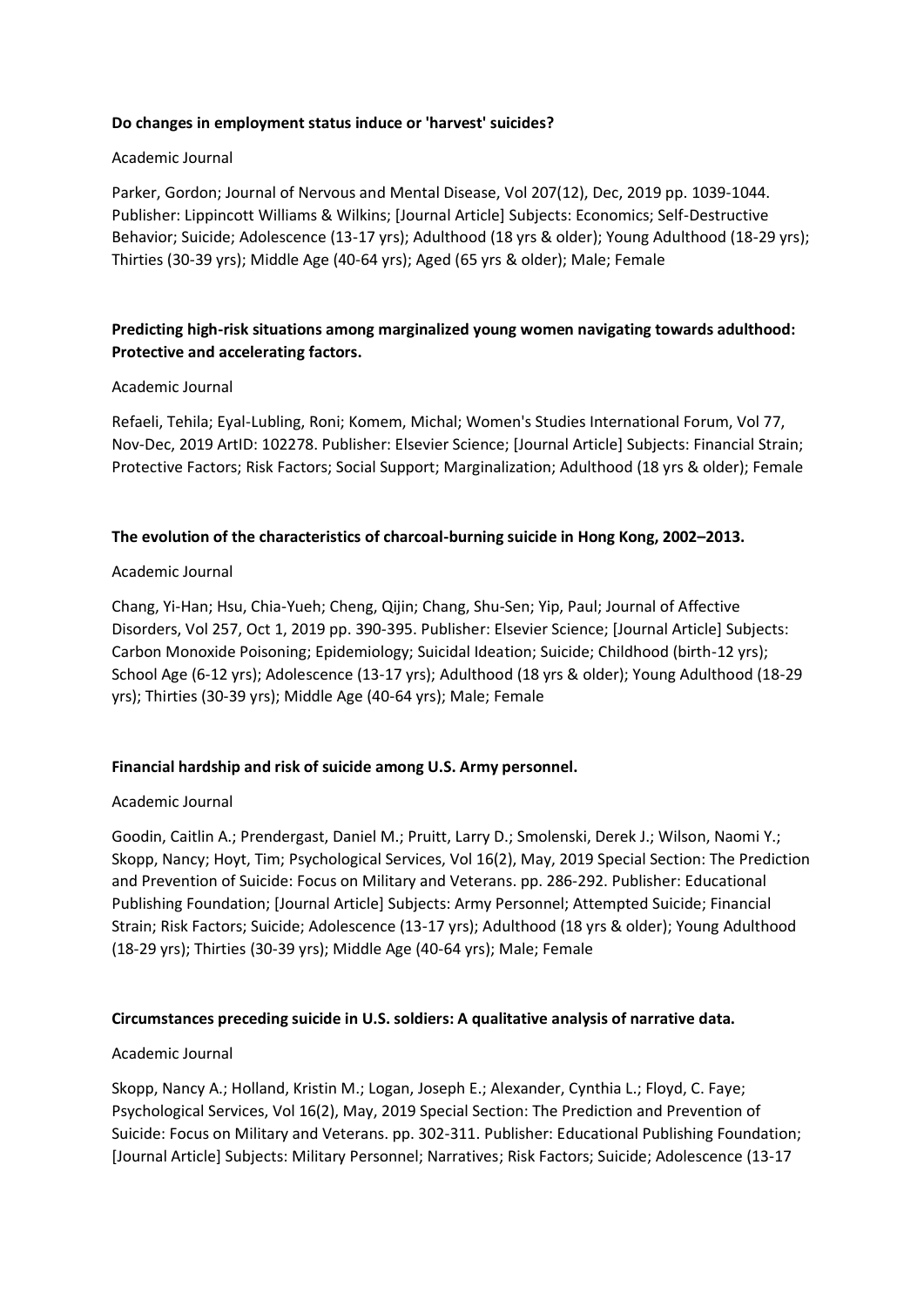yrs); Adulthood (18 yrs & older); Young Adulthood (18-29 yrs); Thirties (30-39 yrs); Middle Age (40- 64 yrs); Male; Female

## **Characteristics and contextual stressors in farmer and agricultural worker suicides in Georgia from 2008–2015.**

## Academic Journal

Scheyett, Anna; Bayakly, Rana; Whitaker, Michael; Journal of Rural Mental Health, Vol 43(2-3), Apr-Jul, 2019 pp. 61-72. Publisher: Educational Publishing Foundation; [Journal Article] Subjects: Agricultural Workers; Death and Dying; Rural Environments; Suicide; Suicide Prevention; Adulthood (18 yrs & older); Male

## **The impact of savings and credit on health and health behaviours: An outcome-wide longitudinal approach.**

#### Academic Journal

Białowolski, Piotr; Węziak-Białowolska, Dorota; VanderWeele, Tyler J.; International Journal of Public Health Publisher: Springer; Subjects: No terms assigned

# **Financial strain, suicidal thoughts, and suicidal behavior among US military personnel in the National Guard.**

#### Academic Journal

Bryan, Craig J.; Bryan, AnnaBelle O.; Crisis: The Journal of Crisis Intervention and Suicide Prevention, Vol 40(6), 2019 pp. 437-445. Publisher: Hogrefe Publishing; [Journal Article] Subjects: Attempted Suicide; Financial Strain; Military Personnel; National Guard Personnel; Suicidal Ideation; Adolescence (13-17 yrs); Adulthood (18 yrs & older); Young Adulthood (18-29 yrs); Thirties (30-39 yrs); Middle Age (40-64 yrs); Male; Female

## **A changing nexus between unemployment and suicide in Taiwan: Before and after labor welfare improvement in the late 1990s.**

#### Academic Journal

Chan, Yun-Shan; Liu, Tsai-Ching; Chen, Chin-Shyan; Peng, Yu-I; Social Indicators Research, Vol 140(1), Nov, 2018 pp. 333-346. Publisher: Springer; [Journal Article] Subjects: Financial Strain; Job Characteristics; Suicide; Unemployment

# **The impact of financial hardship on single parents: An exploration of the journey from social distress to seeking help.**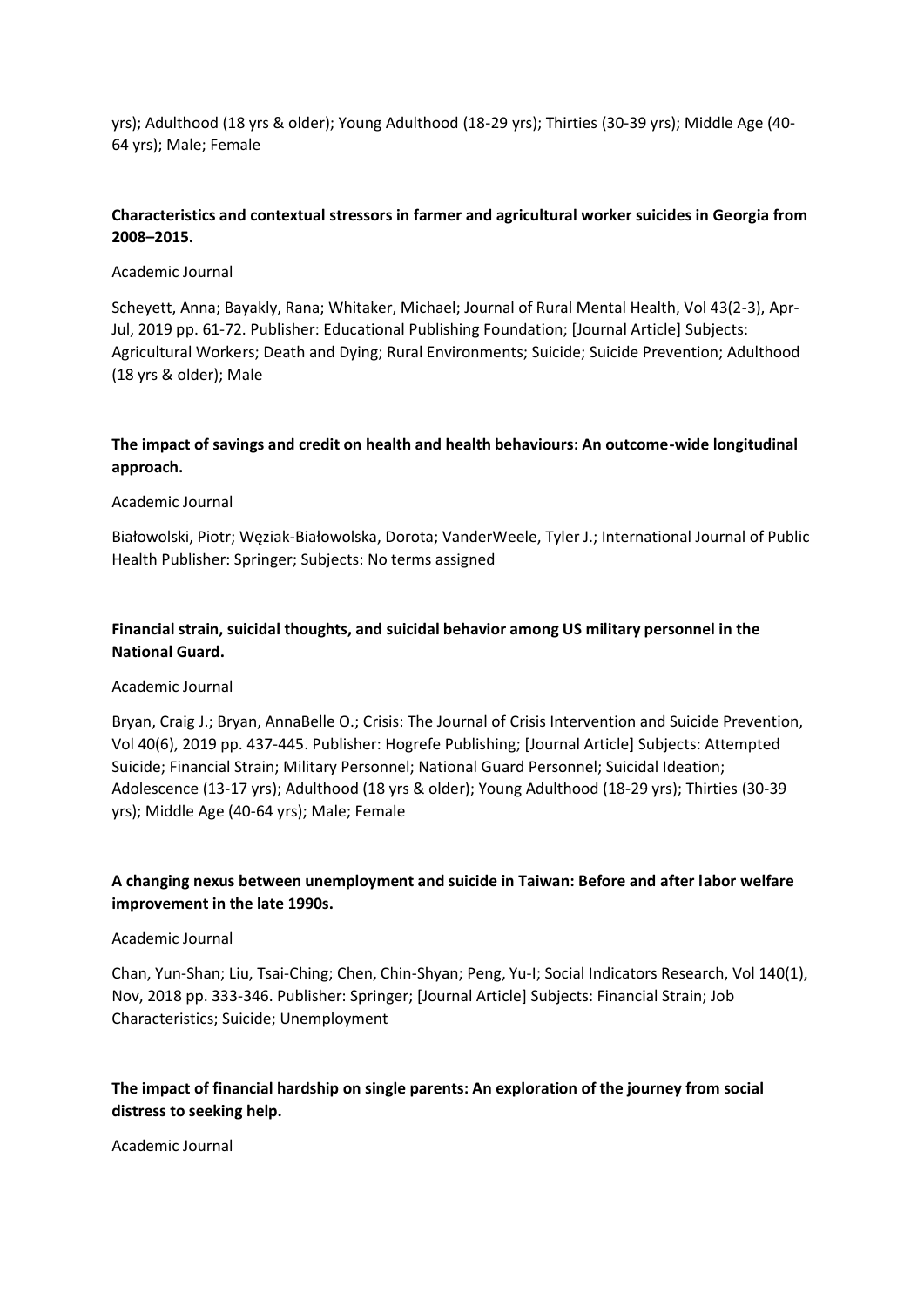Stack, Rebecca Jayne; Meredith, Alex; Journal of Family and Economic Issues, Vol 39(2), Jun, 2018 pp. 233-242. Publisher: Springer; [Journal Article] Subjects: Distress; Financial Strain; Help Seeking Behavior; Single Parents; Childhood (birth-12 yrs); Preschool Age (2-5 yrs); School Age (6-12 yrs); Adolescence (13-17 yrs); Adulthood (18 yrs & older); Young Adulthood (18-29 yrs); Thirties (30-39 yrs); Middle Age (40-64 yrs); Male; Female

# **The relationship between psychological distress and perception of emotional support in medical students and residents and implications for educational institutions.**

## Academic Journal

McLuckie, Alan; Matheson, Katherine M.; Landers, Ashley L.; Landine, Jeff; Novick, Jason; Barrett, Tessa; Dimitropoulos, Gina; Academic Psychiatry, Vol 42(1), Feb, 2018 pp. 41-47. Publisher: Springer; [Journal Article] Subjects: Emotions; Medical Residency; Medical Students; Psychological Stress; Social Support; Adulthood (18 yrs & older); Young Adulthood (18-29 yrs); Thirties (30-39 yrs); Middle Age (40-64 yrs); Male; Female

## **Farm suicides in New Zealand, 2007–2015: A review of coroners' records.**

## Academic Journal

Beautrais, Annette L.; Australian and New Zealand Journal of Psychiatry, Vol 52(1), Jan, 2018 pp. 78- 86. Publisher: Sage Publications; [Journal Article] Subjects: Agricultural Workers; Economics; Severity (Disorders); Suicide; Adolescence (13-17 yrs); Adulthood (18 yrs & older); Young Adulthood (18-29 yrs); Thirties (30-39 yrs); Middle Age (40-64 yrs); Aged (65 yrs & older); Very Old (85 yrs & older); Male; Female

## **Financial sector workers' experiences of managing suicidal clients.**

## Academic Journal

O'Neill, Siobhan; Ennis, Edel; McFeeters, Danielle; Gallagher, Lia; Crisis: The Journal of Crisis Intervention and Suicide Prevention, Vol 39(3), 2018 pp. 159-165. Publisher: Hogrefe Publishing; [Journal Article] Subjects: Clients; Employee Attitudes; Finance; Suicide Prevention; Adulthood (18 yrs & older); Young Adulthood (18-29 yrs); Thirties (30-39 yrs); Middle Age (40-64 yrs); Male; Female

# **Suicide by gassing in Hong Kong 2005–2013: Emerging trends and characteristics of suicide by helium inhalation.**

## Academic Journal

Chang, Shu-Sen; Cheng, Qijin; Lee, Esther S. T.; Yip, Paul S. F.; Journal of Affective Disorders, Vol 192, Mar 1, 2016 pp. 162-166. Publisher: Elsevier Science; [Journal Article] Subjects: Attempted Suicide; Epidemics; Helium; Suicide; Adolescence (13-17 yrs); Adulthood (18 yrs & older); Young Adulthood (18-29 yrs); Thirties (30-39 yrs); Middle Age (40-64 yrs); Aged (65 yrs & older); Very Old (85 yrs & older); Male; Female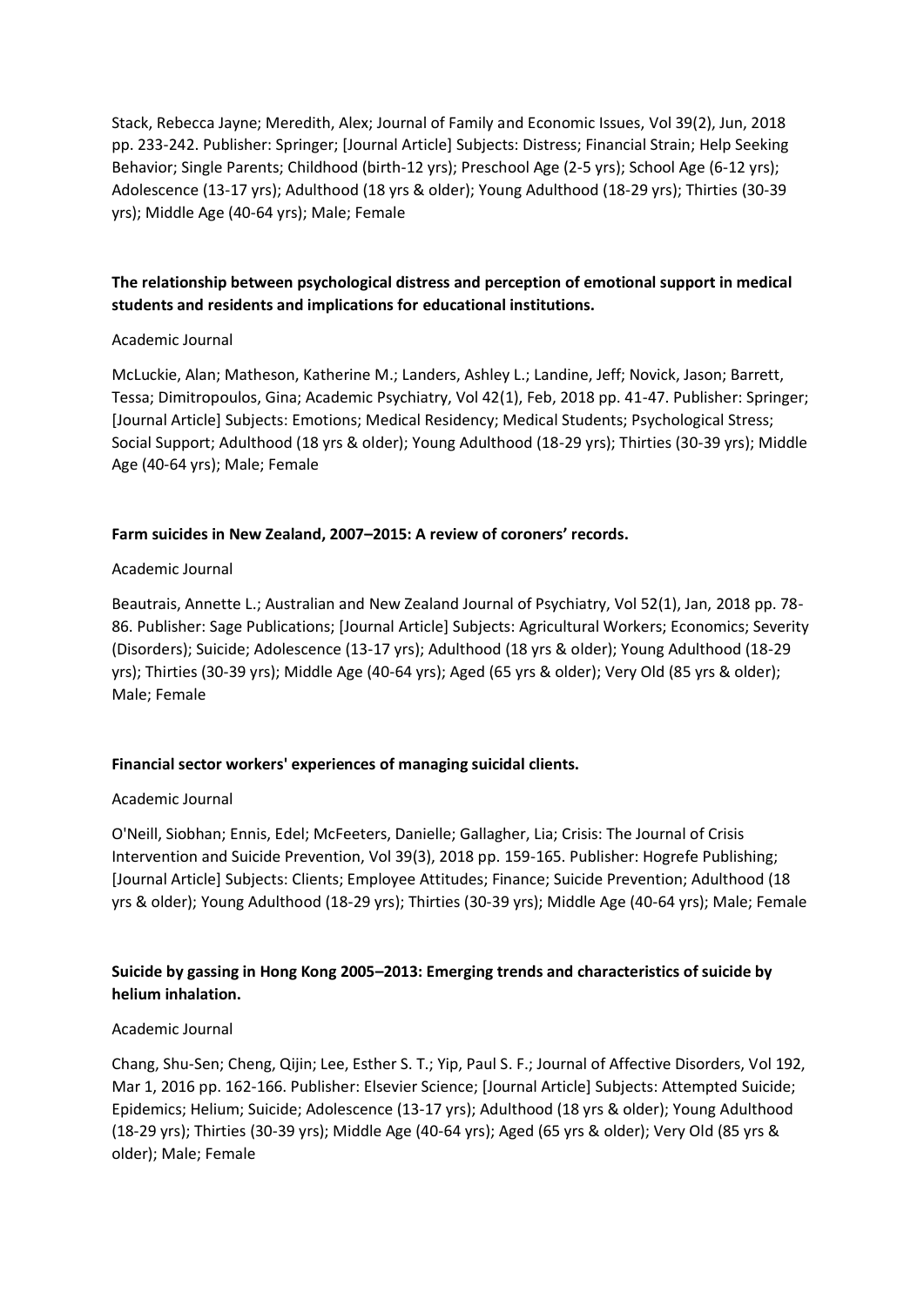## **Characteristic risk factors associated with planned versus impulsive suicide attempters.**

## Academic Journal

Kim, Jaeha; Lee, Kang-Sook; Kim, Dai Jin; Hong, Seung-Chul; Choi, Kyoung Ho; Oh, Youngmin; Wang, Sheng-Min; Lee, Hae-Kook; Kweon, Yong-Sil; Lee, Chung Tai; Lee, Kyoung-Uk; Clinical Psychopharmacology and Neuroscience, Vol 13(3), Dec, 2015 pp. 308-315. Publisher: Korean College of Neuropsychopharmacology; [Journal Article] Subjects: Impulsiveness; Risk Factors; Suicide; Adulthood (18 yrs & older)

#### **Rising suicide among adults aged 40–64 years: The role of job and financial circumstances.**

#### Academic Journal

Hempstead, Katherine A.; Phillips, Julie A.; American Journal of Preventive Medicine, Vol 48(5), May, 2015 pp. 491-500. Publisher: Elsevier Science; [Journal Article] Subjects: Financial Strain; Suicide; Unemployment; Adulthood (18 yrs & older); Middle Age (40-64 yrs); Male; Female

## **A population-based longitudinal study of recent stressful life events as risk factors for suicidal behavior in major depressive disorder.**

#### Academic Journal

Wang, Yunqiao; Sareen, Jitender; Afifi, Tracie O.; Bolton, Shay-Lee; Johnson, Edward A.; Bolton, James M.; Archives of Suicide Research, Vol 19(2), Apr, 2015 pp. 202-217. Publisher: Taylor & Francis; [Journal Article] Subjects: Attempted Suicide; Major Depression; Self-Destructive Behavior; Stress; Suicidal Ideation; Adulthood (18 yrs & older); Young Adulthood (18-29 yrs); Thirties (30-39 yrs); Middle Age (40-64 yrs); Male; Female

## **An analysis of suicides in Japan, 1997–2007: Changes in incidence, persistence, and age profiles.**

## Academic Journal

Chen, Joe; Choi, Yun Jeong; Mori, Kota; Sawada, Yasuyuki; Sugano, Saki; Social Indicators Research, Vol 121(1), Mar, 2015 pp. 253-272. Publisher: Springer; [Journal Article]

Subjects: Suicide; Trends; Adulthood (18 yrs & older); Young Adulthood (18-29 yrs); Thirties (30-39 yrs); Middle Age (40-64 yrs); Aged (65 yrs & older); Male; Female

## **Suicide during years of stress—Serbian experience.**

#### Academic Journal

Lecic Tosevski, Dusica; Vukovic, Olivera; Pejuskovic, Bojana; Psihijatrija Danas, Vol 47(1), 2015 pp. 19-27. Publisher: Inst Za Mentalno Zdravlje; [Journal Article] Subjects: Financial Strain; Posttraumatic Stress Disorder; Stress; Suicide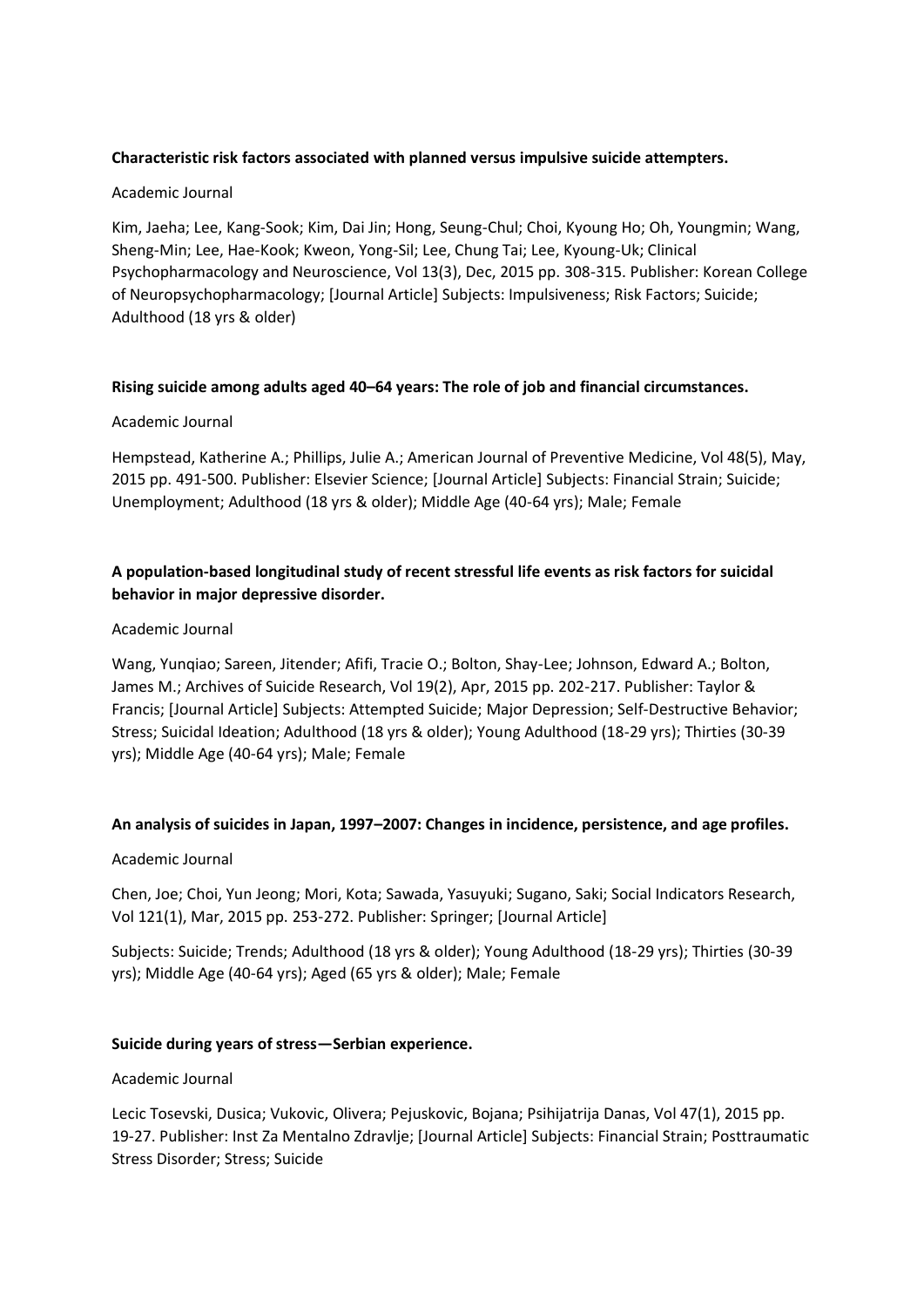# **Homecoming of soldiers who are citizens: Re-employment and financial status of returning Army National Guard soldiers from Operations Iraqi Freedom (OIF) and Enduring Freedom (OEF).**

## Academic Journal

Griffith, James; Work: Journal of Prevention, Assessment & Rehabilitation, Vol 50(1), 2015 pp. 85-96. Publisher: IOS Press; [Journal Article] Subjects: Employment Status; Military Deployment; Military Personnel; Adulthood (18 yrs & older)

# **The effects of suicide prevention measures reported through a psychoeducational video: A practice in Japan.**

## Academic Journal

Sakamoto, Shinji; Tanaka, Eriko; Kameyama, Akiko; Takizawa, Tohru; Takizawa, Shiho; Fujishima, Satoko; Nara, Mieko; Sakashita, Tomoe; Oyama, Hirofumi; Ono, Yutaka; International Journal of Social Psychiatry, Vol 60(8), Dec, 2014 pp. 751-758. Publisher: Sage Publications; [Journal Article] Subjects: Communities; Financial Strain; Psychoeducation; Suicide Prevention; Adulthood (18 yrs & older); Thirties (30-39 yrs); Middle Age (40-64 yrs); Aged (65 yrs & older); Male; Female

# **Stressors and common mental disorder in informal carers—An analysis of the English Adult Psychiatric Morbidity Survey 2007.**

## Academic Journal

Stansfeld, Stephen; Smuk, Melanie; Onwumere, Juliana; Clark, Charlotte; Pike, Cleo; McManus, Sally; Harris, Jenny; Bebbington, Paul; Social Science & Medicine, Vol 120, Nov, 2014 pp. 190-198. Publisher: Elsevier Science; [Journal Article] Subjects: Caregivers; Epidemiology; Mental Disorders; Stress; Adolescence (13-17 yrs); Adulthood (18 yrs & older); Young Adulthood (18-29 yrs); Thirties (30-39 yrs); Middle Age (40-64 yrs); Aged (65 yrs & older); Male; Female

# **The chronic impact of work on suicides and under-utilization of psychiatric and psychosocial services.**

## Academic Journal

Law, Yik Wa; Yip, Paul S. F.; Zhang, Yi; Caine, Eric D.; Journal of Affective Disorders, Vol 168, Oct 15, 2014 pp. 254-261. Publisher: Elsevier Science; [Journal Article] Subjects: Health Care Utilization; Mental Health Services; Occupational Stress; Psychiatry; Suicide; Adolescence (13-17 yrs); Adulthood (18 yrs & older); Young Adulthood (18-29 yrs); Thirties (30-39 yrs); Middle Age (40-64 yrs); Male; Female

# **Gender differences in suicide attempters: A retrospective study of precipitating factors for suicide attempts at a critical emergency unit in Japan.**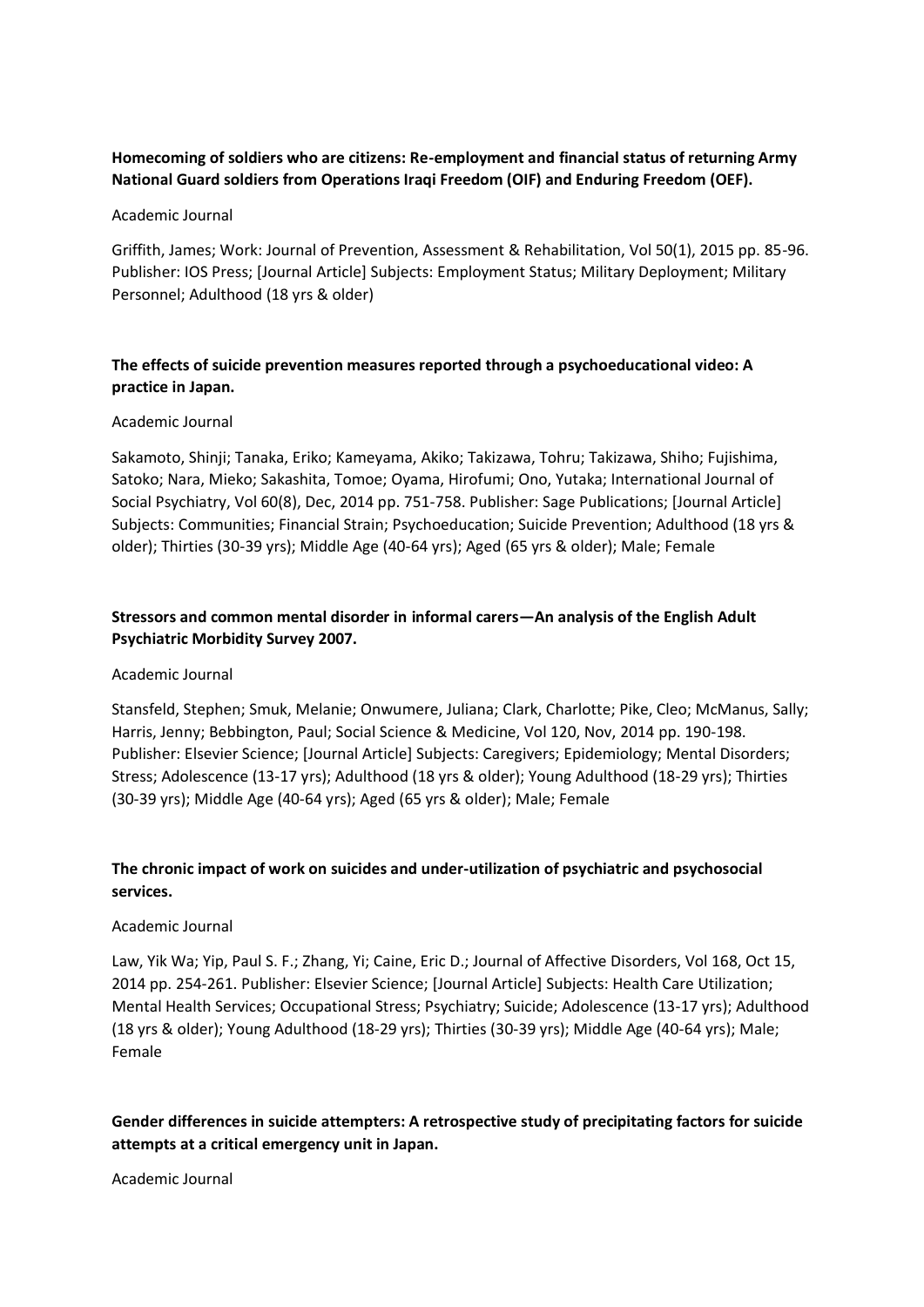Narishige, Ryuichiro; Kawashima, Yoshitaka; Otaka, Yasushi; Saito, Takuya; Okubo, Yoshiro; BMC Psychiatry, Vol 14, May 19, 2014 ArtID: 144. Publisher: BioMed Central Limited; [Journal Article] Subjects: Attempted Suicide; Emergency Services; Human Sex Differences; Adulthood (18 yrs & older); Male; Female

## **Network analysis for motives in suicide cases: A cross‐sectional study.**

## Academic Journal

Shiratori, Yuki; Tachikawa, Hirokazu; Nemoto, Kiyotaka; Endo, Go; Aiba, Miyuki; Matsui, Yutaka; Asada, Takashi; Psychiatry and Clinical Neurosciences, Vol 68(4), Apr, 2014 pp. 299-307. Publisher: Wiley-Blackwell Publishing Ltd.; [Journal Article] Subjects: Distress; Hopelessness; Motivation; Suicide; Childhood (birth-12 yrs); School Age (6-12 yrs); Adolescence (13-17 yrs); Adulthood (18 yrs & older); Young Adulthood (18-29 yrs); Thirties (30-39 yrs); Middle Age (40-64 yrs); Aged (65 yrs & older); Very Old (85 yrs & older); Male; Female

## **Depression and emotional distress in young, low-income African-American men and fathers.**

## Dissertation/ Thesis

Fitzgerald, Megan E.; Dissertation Abstracts International: Section B: The Sciences and Engineering, Vol 75(2-B)(E) Publisher: ProQuest Information & Learning; [Dissertation] Subjects: Adolescent Fathers; Distress; Health; Major Depression; Adulthood (18 yrs & older); Male; Female

## **Suicide in the UK: Questioning ourselves.**

## Academic Journal

The Lancet; The Lancet, Vol 381(9864), Feb 2, 2013 pp. 348. Publisher: Lancet; [Editorial] Subjects: Suicide

## **Suicide in the Byzantine Empire.**

## Academic Journal

Tsoukalas, G.; Laios, K.; Kontaxaki, M.-l.; Karamanou, M.; Androutsos, G.; Psychiatriki, Vol 24(1), Jan-Mar, 2013 pp. 55-60. Publisher: Hellenic Psychiatric Assn; [Journal Article] Subjects: Major Depression; Suicide

## **Comorbid psychiatric diagnoses in suicide attempt by charcoal burning: A 10-year study in a general hospital in Taiwan.**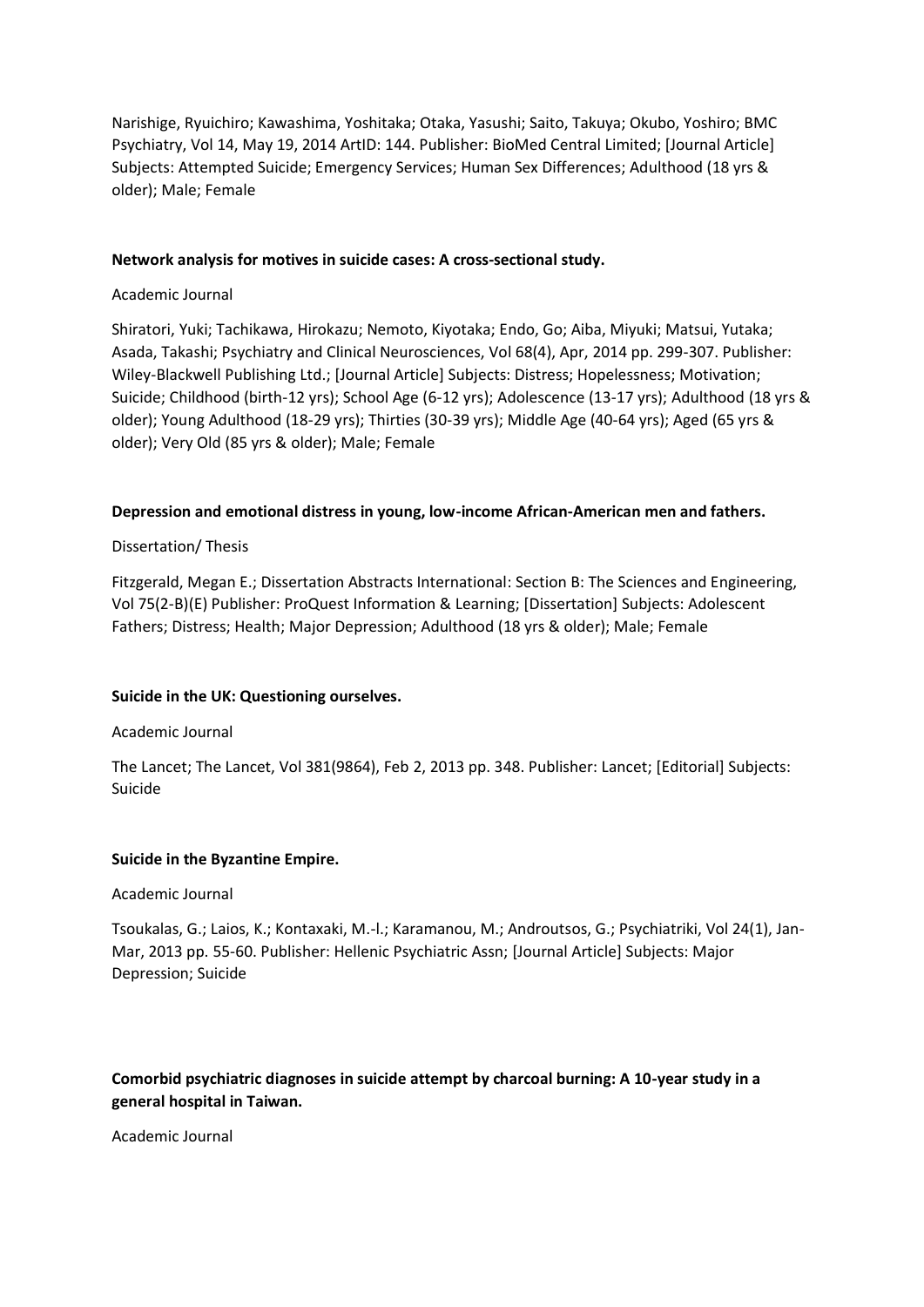Lin, Chemin; Yen, Tzung-Hai; Juang, Yeong-Yuh; Leong, Wa Cheong; Hung, Huei-Min; Ku, Chung-Hsuan; Lin, Ja-Liang; Lee, Shwu-Hua; General Hospital Psychiatry, Vol 34(5), Sep-Oct, 2012 pp. 552- 556. Publisher: Elsevier Science; [Journal Article]

Subjects: Attempted Suicide; Comorbidity; Human Sex Differences; Psychiatric Symptoms; Childhood (birth-12 yrs); Infancy (2-23 mo); Preschool Age (2-5 yrs); School Age (6-12 yrs); Adolescence (13-17 yrs); Adulthood (18 yrs & older); Young Adulthood (18-29 yrs); Thirties (30-39 yrs); Middle Age (40- 64 yrs); Aged (65 yrs & older); Male; Female

## **Financial well-being and postdeployment adjustment among Iraq and Afghanistan War veterans.**

## Academic Journal

Elbogen, Eric B.; Johnson, Sally C.; Wagner, H. Ryan; Newton, Virginia M.; Beckham, Jean C.; Military Medicine, Vol 177(6), Jun, 2012 pp. 669-675. Publisher: Assn of Military Surgeons of the US; [Journal Article]

Subjects: Financial Strain; Income (Economic); Military Veterans; War; Well Being; Adulthood (18 yrs & older); Male; Female

## **Suicide in Japan.**

Book

Nakao, Mutsuhiro; In: Suicide from a global perspective: Psychosocial approaches. Shrivastava, Amresh (Ed); Kimbrell, Megan (Ed); Lester, David (Ed); Publisher: Nova Science Publishers; 2012, pp. 169-174. [Chapter]

Subjects: Epidemiology; Mortality Rate; Suicide

# **Farmers' suicides in the Vidarbha region of Maharashtra India: A qualitative exploration of their causes.**

## Academic Journal

Dongre, Amol R.; Deshmukh, Pradeep R.; Journal of Injury and Violence Research, Vol 4(1), Jan, 2012 pp. 2-6. Publisher: Kermanshah University of Medical Sciences; [Journal Article]

Subjects: Agricultural Workers; Rural Environments; Suicide; Male

## **Can bars and izakaya pubs contribute to improving mental health of middle‐aged Japanese men?**

## Academic Journal

Ohnishi, Mayumi; Nakao, Rieko; Kawasaki, Ryoko; Nitta, Akiko; Hamada, Yukari; Nakane, Hideyuki; Psychiatry and Clinical Neurosciences, Vol 65(7), Dec, 2011 pp. 679. Publisher: Wiley-Blackwell Publishing Ltd.; [Letter]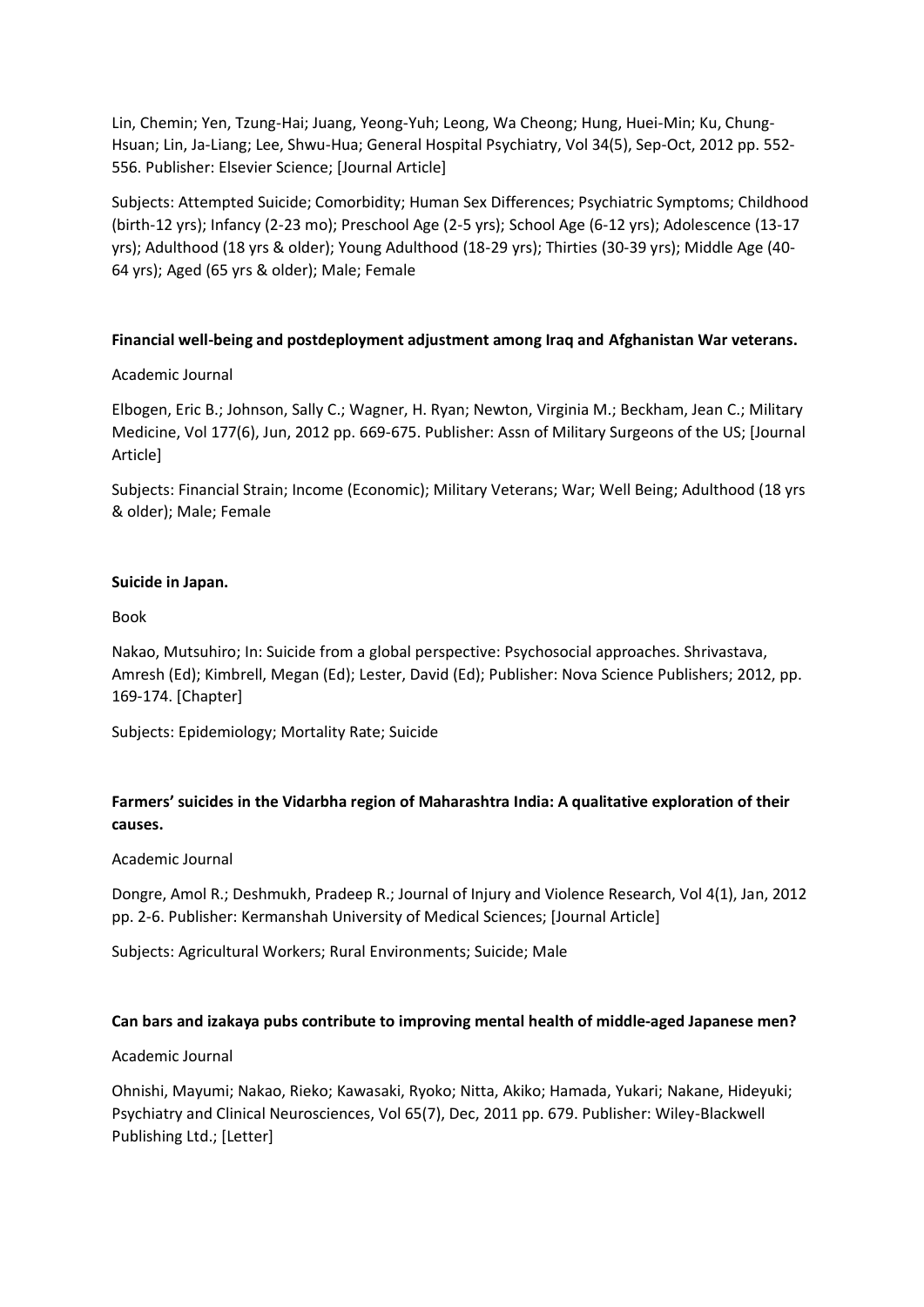Subjects: Mental Health; Mortality Rate; Suicide; Hospitality Industry; Adulthood (18 yrs & older); Middle Age (40-64 yrs); Male

## **Reasons for the increase in suicides in Japan.**

## Academic Journal

Inoue, Ken; Fukunaga, Tatsushige; Fujita, Yoshitsugu; lida, Tadayuki; Abe, Shuntaro; Ono, Yuichiro; International Medical Journal, Vol 18(3), Sep, 2011 pp. 176-178. Publisher: Japan International Cultural Exchange Foundation JICEF; [Journal Article]

Subjects: Age Differences; Human Sex Differences; Suicide; Childhood (birth-12 yrs); Neonatal (birth-1 mo); Infancy (2-23 mo); Preschool Age (2-5 yrs); School Age (6-12 yrs); Adolescence (13-17 yrs); Adulthood (18 yrs & older); Young Adulthood (18-29 yrs); Thirties (30-39 yrs); Middle Age (40-64 yrs); Aged (65 yrs & older); Male; Female

# **Lethal forethought: Delayed reward discounting differentiates high- and low-lethality suicide attempts in old age.**

## Academic Journal

Dombrovski, Alexandre Y.; Szanto, Katalin; Siegle, Greg J.; Wallace, Meredith L.; Forman, Steven D.; Sahakian, Barbara; Reynolds, Charles F.; Clark, Luke; Biological Psychiatry, Vol 70(2), Jul 15, 2011 pp. 138-144. Publisher: Elsevier Science; [Journal Article]

Subjects: Attempted Suicide; Adulthood (18 yrs & older); Aged (65 yrs & older); Male; Female

# **Population-attributable risk of suicide conferred by Axis I psychiatric diagnosis in a Hong Kong Chinese population.**

## Academic Journal

Chan, Sandra Sau Man; Chiu, Helen Fung Kum; Chen, Eric Y. H.; Chan, Wincy S. C.; Wong, Paul W. C.; Chan, Cecilia L. W.; Law, Y. W.; Yip, Paul S. F.; Psychiatric Services, Vol 60(8), Aug, 2009 pp. 1135- 1138. Publisher: American Psychiatric Assn; [Journal Article] Subjects: At Risk Populations; Mental Disorders; Risk Factors; Suicide; Health Care Policy; Adolescence (13-17 yrs); Adulthood (18 yrs & older); Young Adulthood (18-29 yrs); Thirties (30-39 yrs); Middle Age (40-64 yrs); Male; Female

## **Suicidality and self-harm among sexual minorities in Japan.**

## Academic Journal

DiStefano, Anthony S.; Qualitative Health Research, Vol 18(10), Oct, 2008 pp. 1429-1441. Publisher: Sage Publications; [Journal Article]

Subjects: Bisexuality; Lesbianism; Self-Destructive Behavior; Suicidal Ideation; Transgender; Adulthood (18 yrs & older); Young Adulthood (18-29 yrs); Thirties (30-39 yrs); Middle Age (40-64 yrs); Male; Female